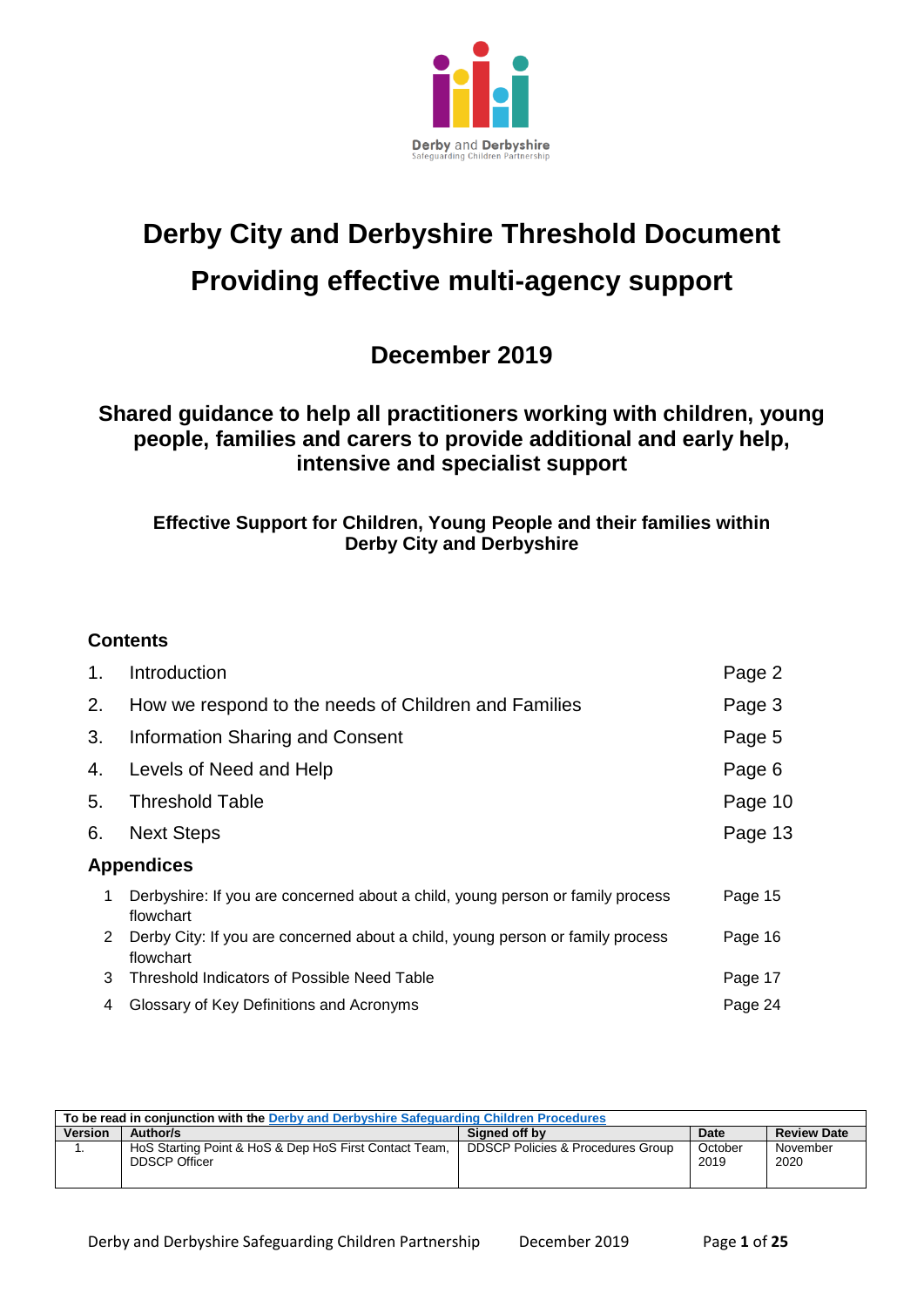# **1. Introduction**

In 2018, the Government published revised statutory guidance, '**[Working Together to](https://www.gov.uk/government/publications/working-together-to-safeguard-children--2)  [Safeguard](https://www.gov.uk/government/publications/working-together-to-safeguard-children--2) Children**: A guide to inter-agency working to safeguarding and promote the welfare of children'. It sets out the legal requirements that health professionals, social workers, police, education professionals and others working with unborn babies, children and young people must follow. It emphasises that safeguarding is the responsibility of all professionals working with children and provides advice in support of Sections 10 and 11 of the Children Act 2004 where the primary duties for all agencies are set out.

# **Working Together to Safeguard Children (2018) government guidance states:**

*Everybody who works with children has a responsibility for keeping them safe. No single practitioner can have a full picture of a child's needs and circumstances and, if children and families are to receive the right help at the right time, everyone who comes into contact with them has a role to play in identifying concerns, sharing information and taking prompt action.*

# **As a partnership we agree to help families and work with them to help prevent their children's needs escalating. All agencies will actively seek to work with the child and family at the most appropriate level of need.**

This guide to effective support in Derby City and Derbyshire explains the criteria for providing help to unborn babies, children, young people, families and carers. It should be considered as the local 'threshold document' required by Working Together 2018 and should be read in parallel to this guidance, our local [safeguarding children procedures](https://derbyshirescbs.proceduresonline.com/index.htm) and individual agency child protection policies. Working Together is statutory guidance and therefore all practitioners working with unborn babies, children, young people and families should make time to read the document and familiarise themselves with our local safeguarding children procedures. Local arrangements to implement the requirements should be prioritised by leaders and senior managers in every agency with responsibilities for unborn babies, children, young people, families and carers to enable them to safeguard children and to act in their best interests.

We believe that a collaborative approach and engagement in quality conversations is also necessary to identify and respond to the needs of unborn babies, children and young people. Thresholds should not be used as a single point of entry to access either intensive early help services or children's social care. An approach which relies on threshold indicators as a check list approach is mechanistic and on its own it is not able to take into account the complexities of individual children's lives. It can also emphasise family weaknesses and overlook the family's strengths which can then raise the threshold for concern unnecessarily.

Sometimes conversations about how families' needs can be met can be challenging; practitioners and families may not always agree. In such instances practitioners should seek support from their line manager or agency safeguarding lead and if necessary implement the [Multi-Agency Dispute Resolution and Escalation Policy.](https://derbyshirescbs.proceduresonline.com/docs_library.html)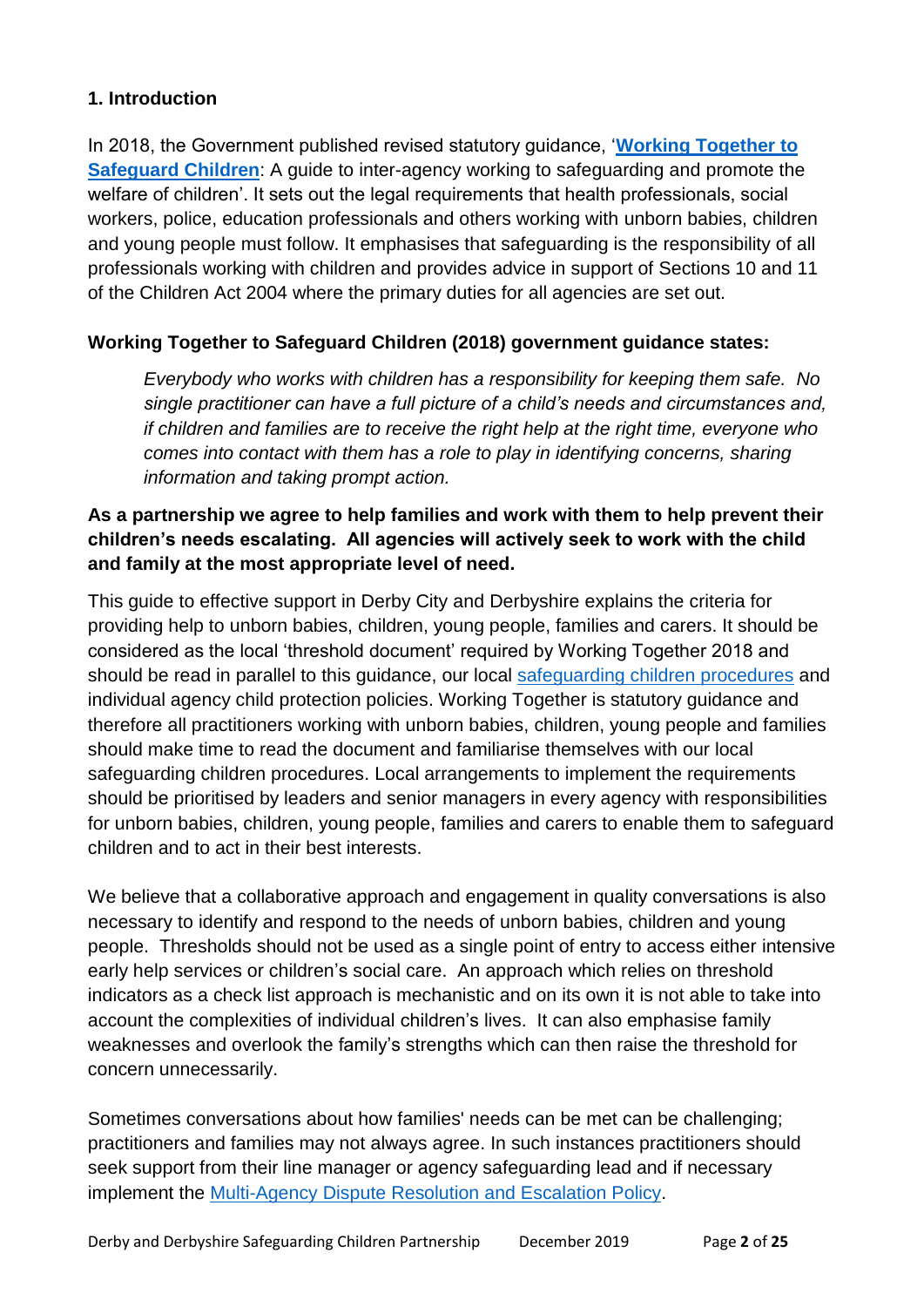All conversations, whatever the outcome, should be recorded appropriately in order to show that they took place, identify what was agreed and evaluate how effectively they enabled needs to be met. In this way quality conversations can demonstrate their impact on successful practice.

**Our vision is to ensure that unborn babies, children and young people access the right service at the right time, at the lowest appropriate level of intervention. In order to achieve this, constructive quality conversations need to form part of a meaningful assessment to improve decision making and joint working to provide the right help at the right time for families.**

# **Our Principles for effective support**

All practitioners are committed to working to the following principles:

- The child is at the centre of everything we do and we will listen to the voice of the child.
- Our aim is to build resilience in children and families by working to families strengths.
- We will work together, openly and honestly with children and families, this may include having challenging conversations with families.
- We recognise that families can identify their own strengths, needs and solutions. We will use evidenced based strengths and solution focused approaches to support families to do this and to build resilience in children and families.
- Children's needs will always take priority, therefore if a practitioner identifies risks which the family may or may not agree with appropriate action will be taken to keep the child safe.
- We will work with families at the earliest opportunity to help them identify things they want to change and the support they need to make it happen.
- Wherever possible needs will be met by universal services.
- We will be clear and consistent about the outcomes we are working towards.
- Once family circumstances improve, services will reduce or end, with a clear and agreed pathway forward, so we do not create dependence on services.
- We will fully utilise the support and strength available in our communities.
- We will work together aligning our resources so we can best support families and do what needs to be done when it is needed.

# **2. How we respond to the needs of Children and Families**

All partners will offer support as soon as they are aware of an unborn baby/child/young person's additional needs; the levels of need referred to in this document are a means of developing a shared understanding about working with families. As with all guidance relating to access to services the most important part is forming an *informed* professional judgement about next steps. The criteria in this document should be used to guide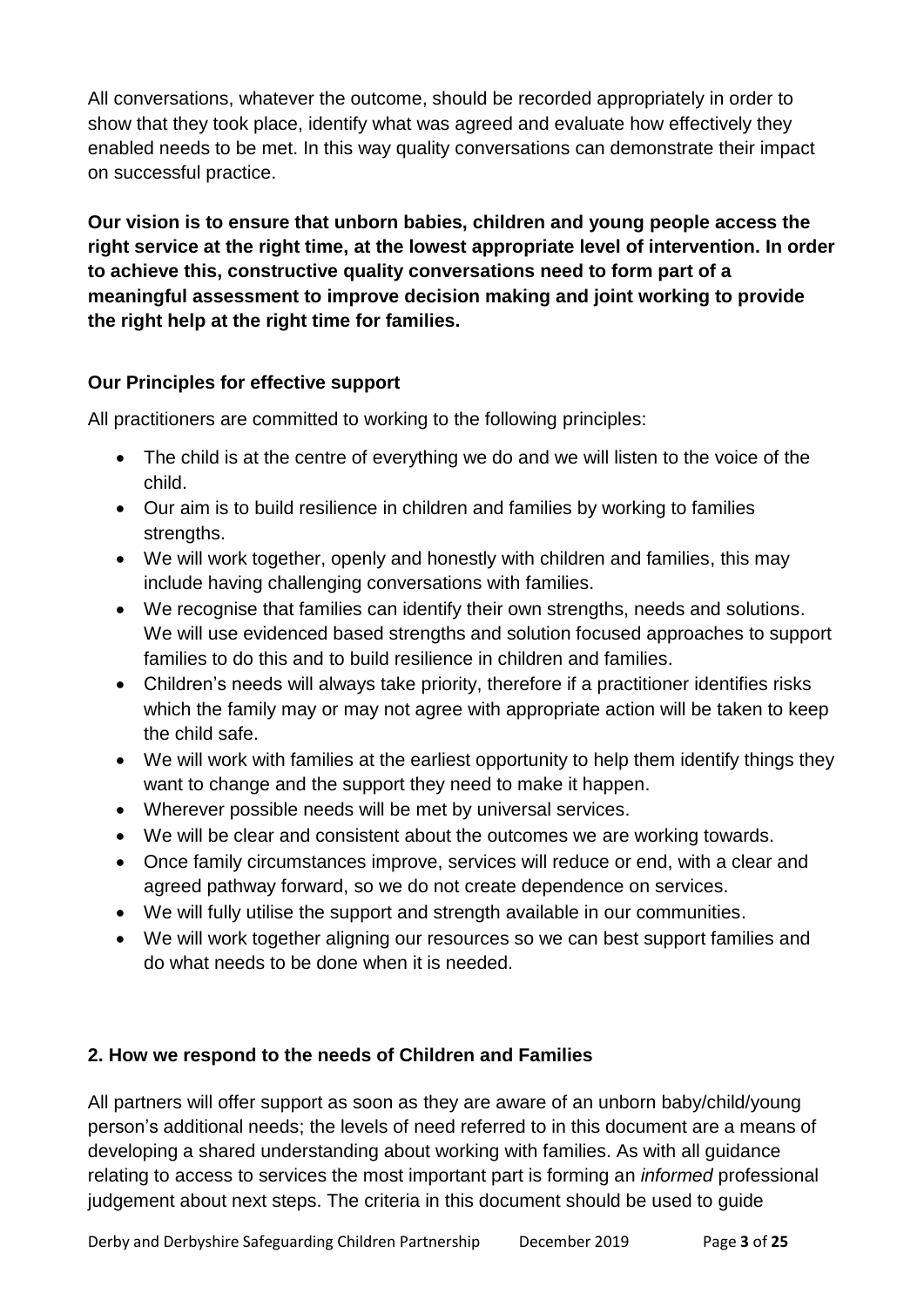professional discussions and not to support fixed and inflexible positions. Their purpose is to help practitioners and managers make decisions about whether and how a family and its associated network are able to protect and promote the welfare of an unborn baby, child or young person.

It is important to note that unborn babies, children, young people and families rarely fall neatly into one level of need; they may have elements of need across more than one level and there will always be room for different interpretations. The framework provides a starting point for thinking and conversations; it is not intended to provide answers. Unborn babies, children, young people and families will also change and move levels as their needs and circumstances change.

# **Working in Partnership to help**

In Derby City and Derbyshire, practitioners are seeking to work collaboratively and respectfully with the family (or with young people on their own where it is age appropriate) in order to support them to address their needs at the lowest possible level and at the earliest possible time. We recognise that each unborn baby, child, young person and family member is an individual, each family is unique in its make-up and reaching decisions about levels of need and the best intervention requires curious discussion, reflection and professional judgement. In order to understand the unborn baby/child/ young person/family situation practitioners should consider the questions below within their assessment.

- What life is like *for each unborn baby/child/young person* and their family? What are the child's wishes and feelings?
- What are the harms or risks (past and present) that we are worried about in respect of an unborn baby/child/young person?
- Are there any concerns or risks external to the family, such as in the extended family, peer group, community, school or on-line?
- What has happened to this child/young person? What trauma may have impacted on them?
- What are we worried is going to happen to the unborn baby/child/young person in the future if nothing changes?
- What are the parents/ carers understanding of the situation and to what extent have they engaged with the services?
- What are the child/young person's and family's strengths? Could these be utilised?
- What support and interventions have been offered previously? Did these make a difference? If not, why not?
- What support and interventions can your agency offer this unborn baby/child/young person and family? Could this address the needs or is support required from another agency or other local facilities? What support is needed and how will this address the needs?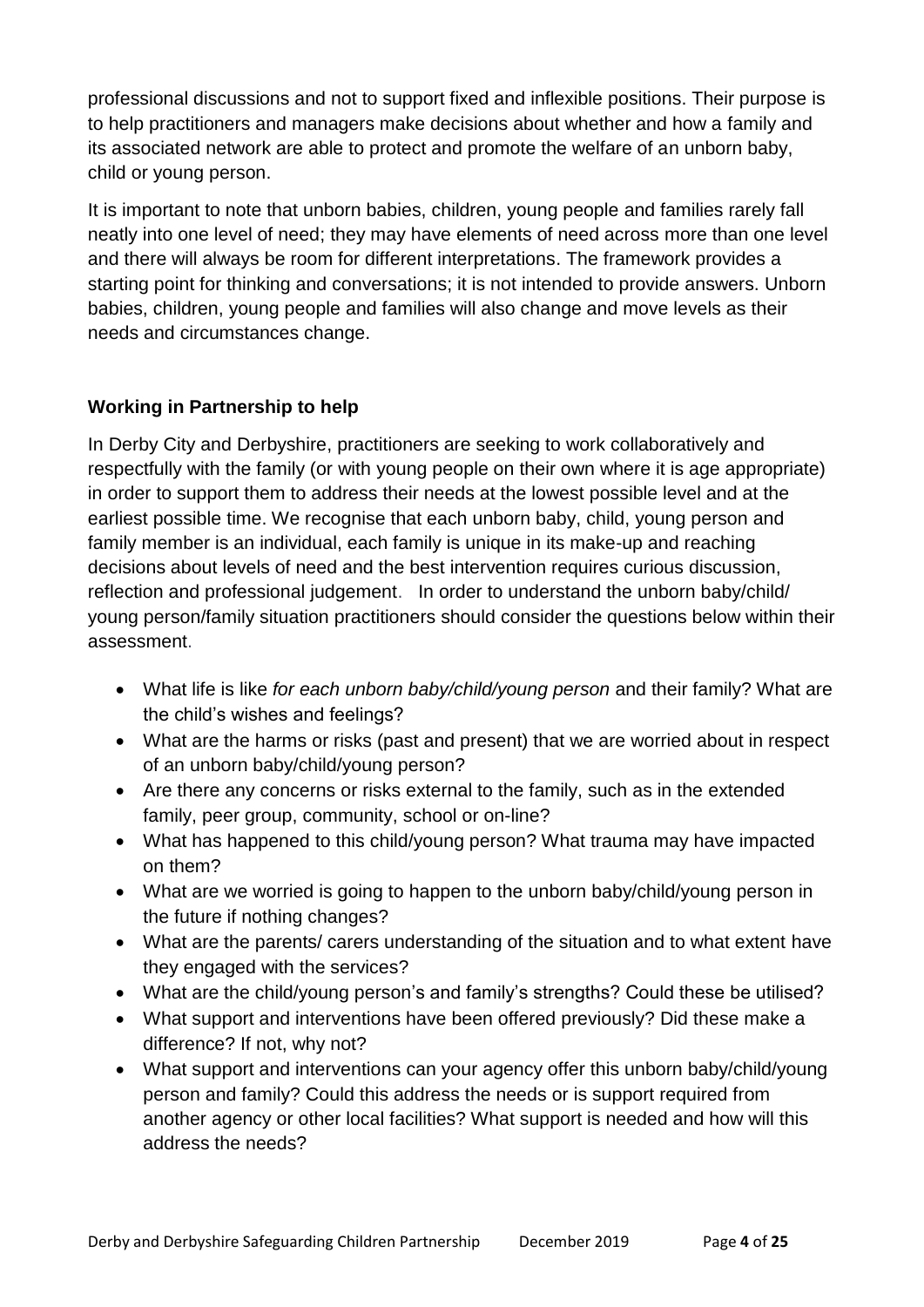Practitioners are expected to use relevant assessments and assessment tools to support the identification of strengths, needs and concerns and their decision making about the level of support and services which are required. The Derby and Derbyshire Safeguarding Children Partnership have developed a number of assessments tools for use by partner agencies and practitioners. See [Assessment Tools](https://derbyshirescbs.proceduresonline.com/docs_library.html#assessment) section in the DDSCP document library.

Increasingly we are seeing young people, mainly vulnerable adolescents, who are exposed to risks outside of their family environment, known as extra familial risks. Contextual Safeguarding is an approach to understanding, and responding to, young people's experiences of significant harm beyond their families. It recognises and responds to the risks and vulnerabilities that young people can face outside of the home such as within the community (e.g. risk of exploitation and grooming), risks within schools from peer relationships or online content which can feature violence and abuse. Parents and carers have little influence over these contexts, and young people's experiences of extrafamilial abuse can undermine parent-child relationships. It is crucial that all practitioners engage with individuals and sectors who have influence over/within extra-familial contexts, and recognise that assessment of, and intervention within these spaces are a critical part of safeguarding practices. Contextual Safeguarding, therefore, expands the objectives of child protection systems in recognition that young people are vulnerable to abuse in a range of social contexts.

# **3. Information sharing and consent**

Effective information sharing underpins integrated working and is a vital element of both early intervention and safeguarding. Keeping children safe from harm requires practitioners to be proactive in sharing information as early as possible to help identify, assess and respond to risks or concerns about the safety and welfare of children. This includes when problems first emerge, or where a child is already known to local authority children's social care (e.g. they are being supported as a child in need or have a child protection plan).

Wherever possible, practitioners should seek consent and be open and honest with the child and family from the outset as to why, what, how and with whom, their information will be shared. Practitioners should seek consent where an individual may not expect their information to be passed on. Consent to share must be explicit and freely given.

Prior to making contact with any agency, including contact made via early help processes or to children's social care, practitioners should discuss needs and concerns with the family and seek the family's agreement. Consent from the parent/carer (and where appropriate the child/young person) should be obtained in writing prior to sharing an Early Help Assessment and/or Team Around the Family (TAF) documents. In all cases a record of the discussion and who gave consent must be made in the practitioner's records.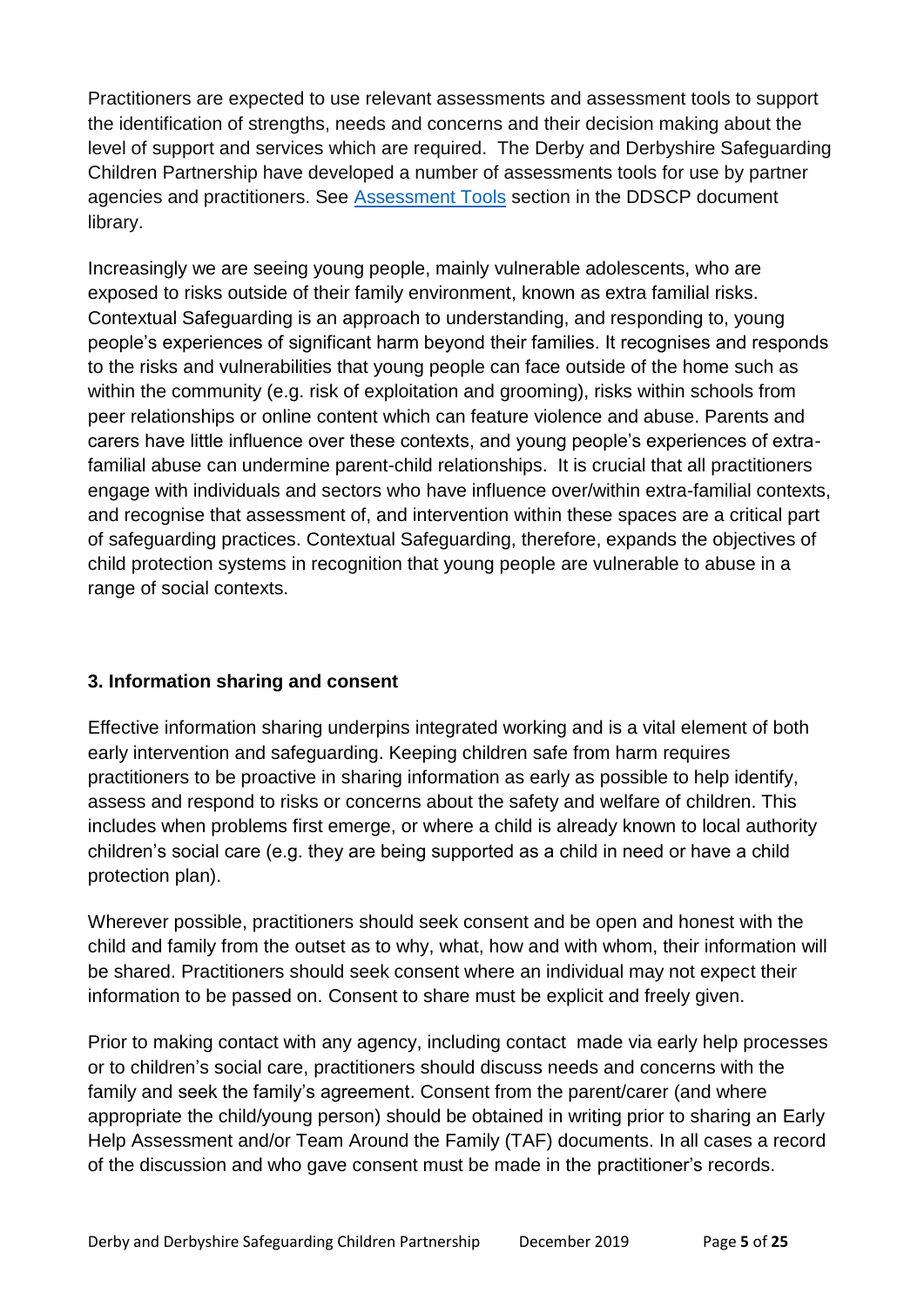There may be some circumstances where it is not appropriate to seek consent, either because the individual cannot give consent, it is not reasonable to obtain consent, or because to gain consent would put an unborn baby, child or young person's safety or wellbeing at risk. Where a decision to share information without consent is being considered, a discussion should take place with the practitioners manager or safeguarding lead to agree the action to be taken. A record of the discussion, decision making and a record of what has been shared, or not shared, should be kept.

# See [DDSCP Information Sharing Guidance for Practitioners](https://derbyshirescbs.proceduresonline.com/docs_library.html)

# **Considerations when consent is not given**

**Where the parent/carer or young person is consulted and refuses to give permission for information to be shared and contact with another agency made, further advice and approval should be sought from a manager or the Designated Senior Person or Named Professional within your organisation, unless to do so would cause undue delay. The outcome of the consultation and any further advice should be fully recorded.**

If, having taken full account of the parent/carers young person's wishes, it is still considered that there is a need to share information with other agencies:

- The reason for proceeding without agreement must be recorded;
- Children's Social Care or other service should be told that the parent/carer/young person has withheld permission;
- The parent should be contacted by the referring practitioners to inform that after considering their wishes, it is still felt necessary to share the information.

# **4. Levels of Need and Help**

# **Level 1 – Universal – Open Access provision**

All unborn babies, children and young people will receive **Universal Services**, however, some children, either because of their needs or circumstances will require extra support from these services to be healthy and safe and to achieve their potential. Universal and individual agencies will be able to take swift action within their services to address these low level needs. In Derby agencies may wish to use the Derby Early Help Pre-Assessment to identify and document low level needs and to develop a single agency action plan, which should be reviewed as appropriate.

# **Level 2 – Emerging Needs**

Unborn babies, children and young people with **Emerging Needs** are likely to require coordinated support from more than one agency. These services should work together to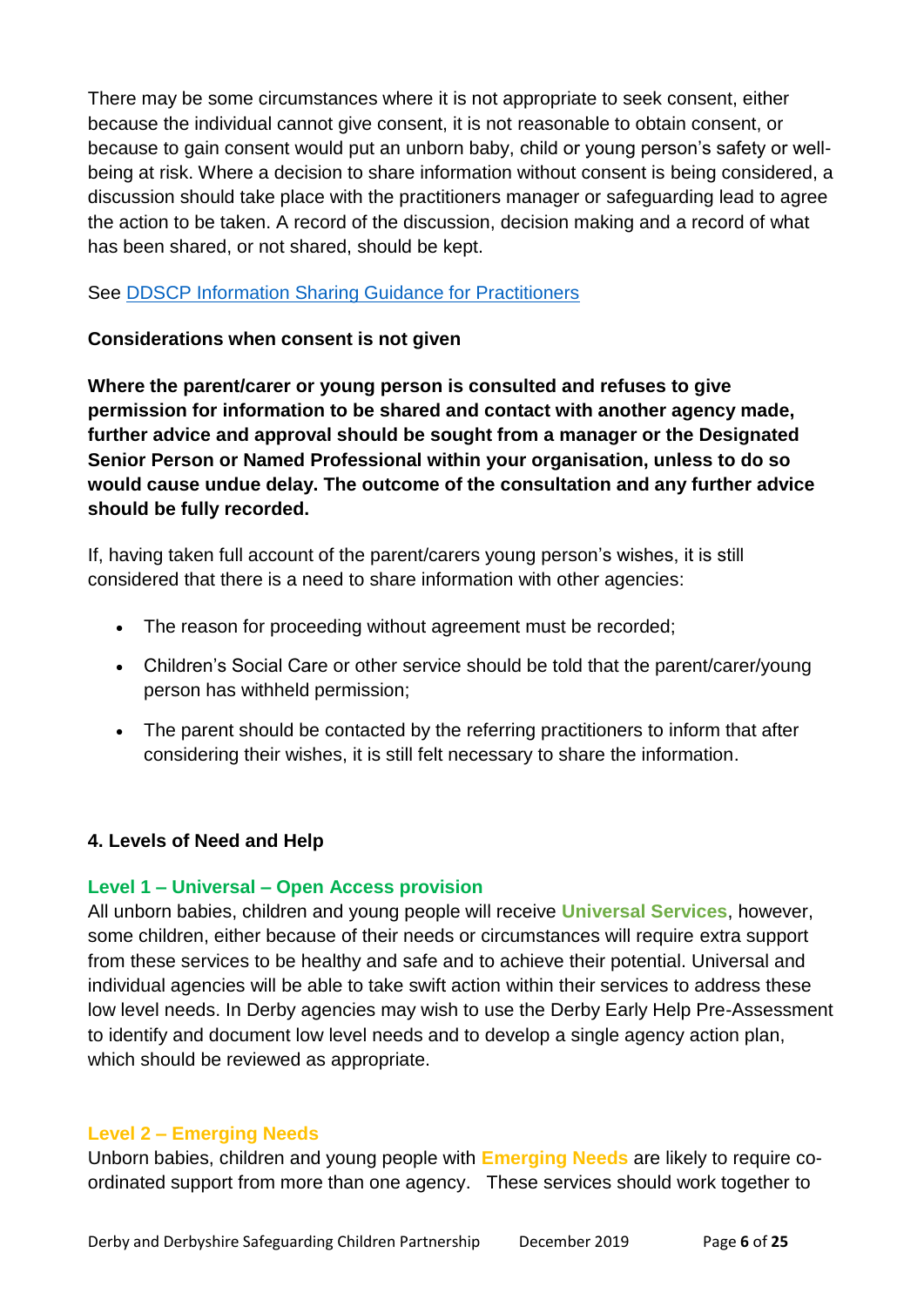agree what extra help may be needed to support an unborn baby, child or young person at an early stage. There is no need for intensive or specialist services to be involved.

Practitioners are expected to work collaboratively with one another to meet the unborn baby/child/young person's **emerging needs** and they may need to share information and engage with other services to do so. An Early Help Assessment is the most effective tool to use with the family, with their consent, to discuss and explore the family's strengths and the emerging needs of the unborn baby/child/young person. It can be used to agree a coordinated plan of support with the family and agencies and to review the progress made.

A Lead Practitioner from one of the agencies providing support will co-ordinate the actions identified in the assessment process, including any team around the family (TAF) meetings and act as a single point of contact for children and their family. Any practitioner involved with the unborn baby/child/young person and family can undertake the role of lead practitioner.

In Derby if a school identifies that the support required could be provided via the Derby City Council Early Help Schools Offer for targeted group work or an educational programme, a completed Derby Early Help Pre-Assessment can be used, with consent from the child and/or family.

For further information about our local arrangements, please see the DDSCP [Providing](https://derbyshirescbs.proceduresonline.com/p_prov_early_help.html)  [Early Help procedure](https://derbyshirescbs.proceduresonline.com/p_prov_early_help.html) and the DDSCP [early help](https://www.ddscp.org.uk/staff-and-volunteers/info-and-resources/early-help/) webpage.

# **Level 3 – Intensive**

Unborn babies, children and young people whose needs are more complex, including vulnerable children and those who have a complex disability and /or special education needs may need more intensive support and a number of the threshold indicators would be present to indicate need at level 3.

Prior to requesting services at **level 3 Intensive**, Practitioners are expected to have worked with the family within the Level 2 framework before making a referral to Local Authority Children's Services, unless there is a clear rationale for escalating the unborn baby/child/young person's needs before early help work has been completed. The evidence of this work would be provided within a new or updated Early Help Assessment and Team Around the Family (TAF) action plan which should set out the concerns of the family and the involved agencies.

Where the threshold is met for intensive support it will be offered via Local Authority Children's Services Multi Agency Team/MAT (Derby) or Early Help Team (Derbyshire) or following a single assessment via Children's Social Care (Section 17, Child in Need). The lead practitioner for intensive support will usually be from one of the above teams.

# **Level 4 – Specialist**

Unborn babies, children, young people and families whose needs are complex and enduring will need more specialist support. More than one service is normally involved, with all practitioners involved on a statutory basis and a qualified Social Worker as the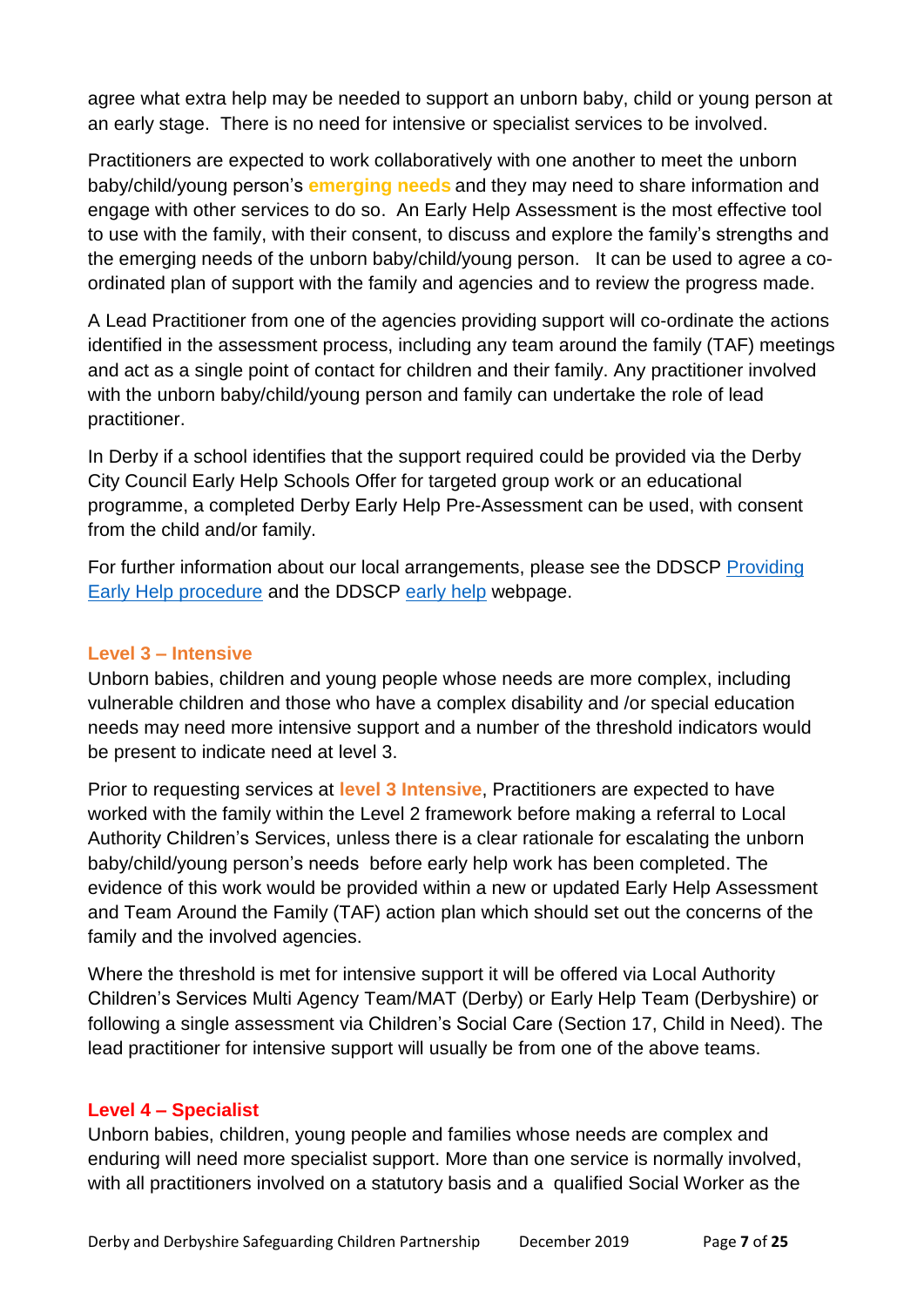professional lead. It is usually the local authority Children's Social Care service which acts as the lead agency.

Children's Social Care (CSC) has a responsibility to **Children in Need** under Section 17 of the Children Act 1989; that is, unborn babies/children/young people whose development would be significantly impaired if services are not provided.

For children in need, a referral to Children's Social Care is also appropriate when an unborn baby/child/young person's development is being **significantly impaired** because of the impact of complex parental/carer and or child/young person's mental ill health, learning disability, substance misuse or domestic abuse or very challenging behaviour in the home.

A social care request is also appropriate where parents/carers need support because of a disabled child/young person's complex care needs; or where there has been a family breakdown and children/young people may pose a risk to themselves or others. In these situations, Children's Social Care will work with families on a voluntary basis, often in partnership with other practitioners, to improve the welfare of the children and build strength and resilience in the family network to prevent problems escalating to a point where statutory child protection intervention or admission to Local Authority care is needed.

The second area of Children's Social Care responsibility is **Child Protection**; that is where Children's Social Care must make enquiries under section 47 of the Children Act 1989, to determine whether **a child is suffering or is likely to suffer significant harm**. The Children Act 1989 introduced the concept of significant harm as the threshold that justifies compulsory intervention in family life in the best interests of children. Compulsory intervention may include for example applications to the family court for Care Orders or Supervision Orders under Section 31 or in exceptional circumstances application for welfare Secure Orders under Section 25.

There are no absolute criteria on which to rely when judging what constitutes **significant harm**. Consideration of the severity of ill-treatment may include the degree and the extent of physical harm, the duration and frequency of abuse and neglect, and the severity of the emotional and physical impact on the child. It is important to consider age and context – unborn babies/ babies and young children are particularly vulnerable – and parental factors such as history of significant domestic abuse and/or substance misuse and/or mental ill-health.

Significant harm could occur where there is a single event, such as a violent assault or sexual abuse. More often, significant harm is identified when there have been a number of events which have compromised the child's physical and psychological wellbeing; for example, a child whose health and development is severely impaired through neglect.

Increasingly extra familial risks such as child sexual exploitation or risks of other types of exploitation, e.g. criminal exploitation or radicalisation, are a concern. Practitioners in all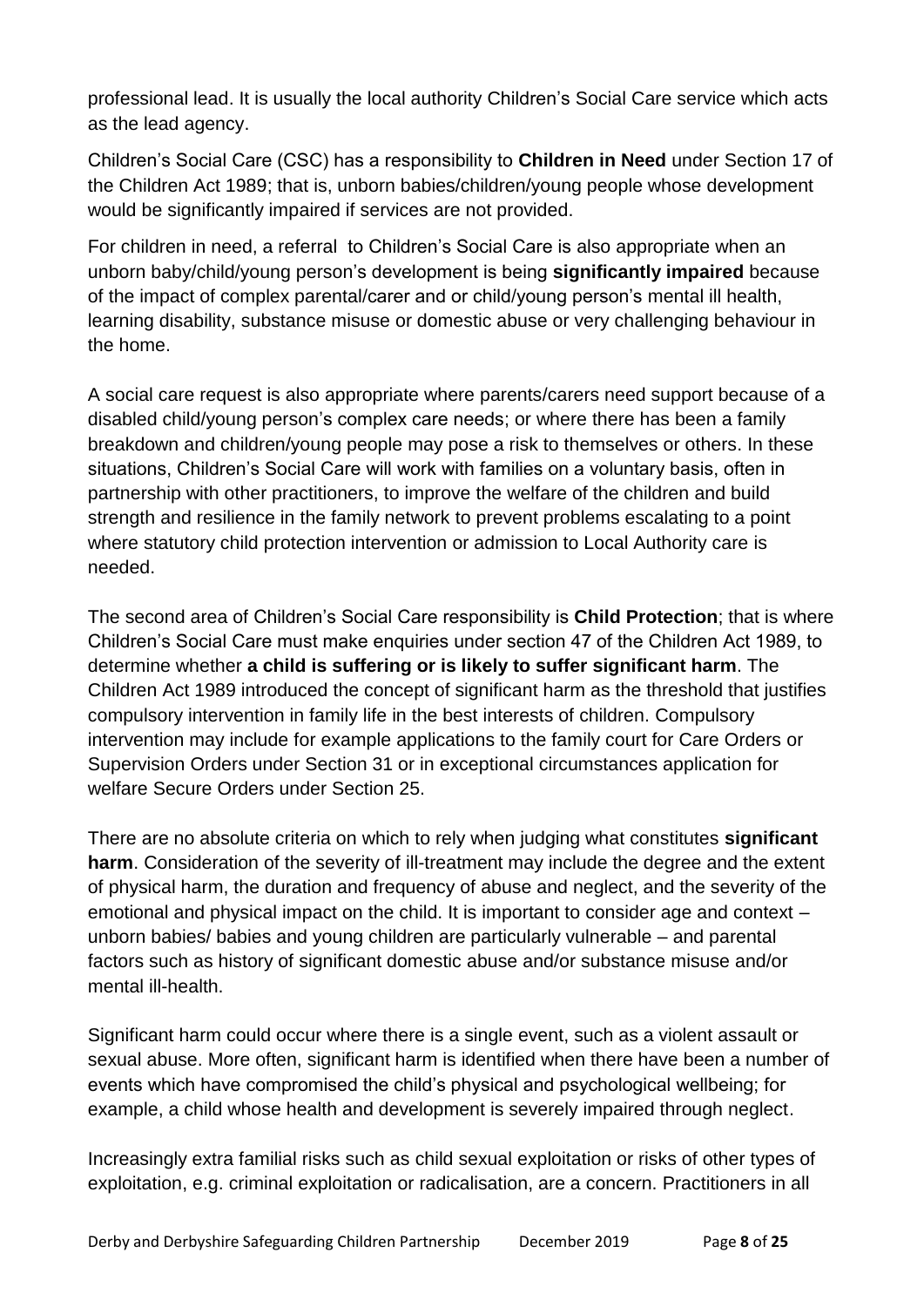agencies have a responsibility to make a request to Children's Social Care when it is believed or suspected that the unborn baby/child/young person:

- Has suffered significant harm **Child Protection**
- Is likely to suffer significant harm **Child Protection**
- Has significant developmental or disability needs, which are likely only to be met through provision of Children's Social Care family support services (with agreement of the child's parents or carers) – **Children in Need** - children whose development would be significantly impaired if services are not provided.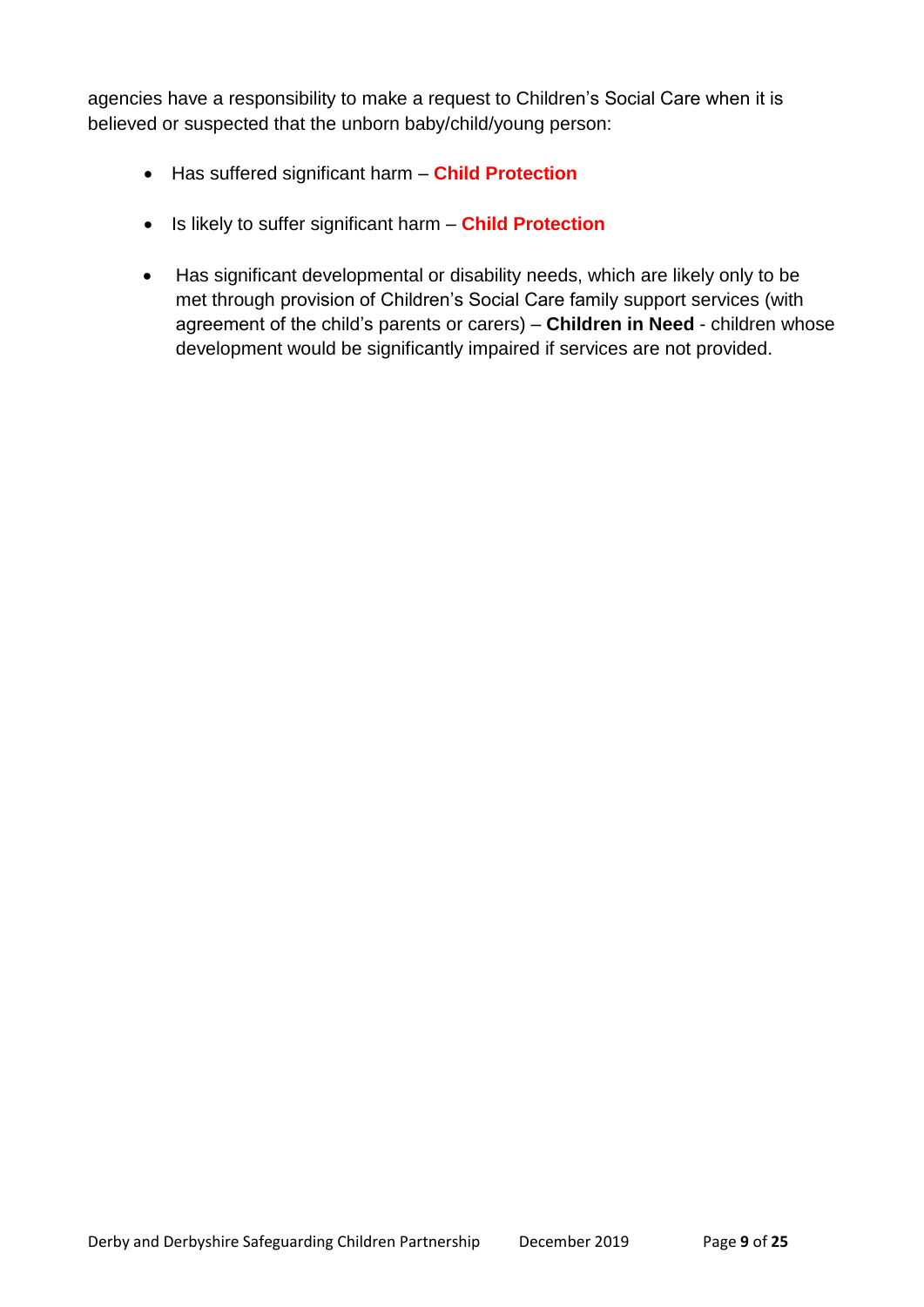# **5. Threshold Table**

This table is intended to give an *indication* of thresholds through examples. It is NOT a definitive list and a professional judgement informed by relevant assessment must be applied when deciding the level of intervention when and where to refer. See DDSCP multi-agency safeguarding children procedures, [document library](https://derbyshirescbs.proceduresonline.com/docs_library.html) for local assessments and tools.

| <b>Levels and Referral</b>                                                                                                                                                                                                                                                                                                                          | <b>Needs</b>                                                                                                                                                                                                                                                                                                                                                                                                                                         | <b>Suggested Services</b>                                                                                                                                                                                                                                                                                                                                                                                                                    | <b>Outcome</b>                                                                                                                                                                                                                    |
|-----------------------------------------------------------------------------------------------------------------------------------------------------------------------------------------------------------------------------------------------------------------------------------------------------------------------------------------------------|------------------------------------------------------------------------------------------------------------------------------------------------------------------------------------------------------------------------------------------------------------------------------------------------------------------------------------------------------------------------------------------------------------------------------------------------------|----------------------------------------------------------------------------------------------------------------------------------------------------------------------------------------------------------------------------------------------------------------------------------------------------------------------------------------------------------------------------------------------------------------------------------------------|-----------------------------------------------------------------------------------------------------------------------------------------------------------------------------------------------------------------------------------|
| <b>Routes</b><br><b>Level 1 Universal</b><br><b>Open access to</b><br>provision                                                                                                                                                                                                                                                                     | Unborn babies/<br>children/young people<br>and families who live in<br>the area have core<br>needs such as<br>parenting, health and<br>education and may<br>need help to access<br>services.<br>Low level concerns<br>regarding radicalisation/<br>extremism and channel<br>processes identify<br>support via universal<br>services.                                                                                                                 | Early years<br>Education<br>$\bullet$<br>providers<br>Primary health<br>$\bullet$<br>care, GPs, health<br>visitors, school<br>nurses, maternity<br>services<br>Housing<br>$\bullet$<br><b>Community health</b><br>care<br>Community and<br>children's centres<br>Leisure services<br>Children are supported<br>by their family and in<br>universal services to<br>meet all of their needs.                                                   | <b>Unborn</b><br>babies,<br>children and<br>young people<br>make good<br>progress in<br>most areas of<br>development.                                                                                                             |
| <b>Level 2 Emerging</b><br><b>Needs</b><br><b>Co-ordinated</b><br>support from more<br>than one agency<br>needed to meet<br>unborn baby/child<br>and family needs.<br><b>The assessment</b><br>and support is co-<br>ordinated<br>by a service and/ or<br>people who know<br>the child/ family<br>best.<br><b>The Early Help</b><br>process is used | Unborn babies/<br>children/young people<br>and families with<br>additional needs who<br>would benefit from or<br>who require extra co-<br>ordinated help to<br>improve education<br>(including home<br>education or any other<br>specialist education<br>provision), parenting<br>and/or behaviour, or to<br>meet specific health,<br>development or<br>emotional needs or to<br>improve their material<br>situation.<br>This will identify children | <b>Parenting support</b><br>$\bullet$<br><b>Support for families</b><br>$\bullet$<br>with disabled<br>children, with<br>consideration of<br>siblings needs<br><b>Family Nurse</b><br>Partnership<br>Extra health<br>support for family<br>members via GP,<br>voluntary sector<br><b>Behavioural</b><br>$\bullet$<br>support<br>Early Help offer to<br>schools for targeted<br>group work and<br>educational<br>programmes<br>Housing/tenancy | The life<br>chances of<br>unborn babies,<br>children,<br>young people<br>and families<br>will be<br>improved by<br>offering<br>additional co-<br>ordinated<br>support<br>preventing an<br>escalation to<br>statutory<br>services. |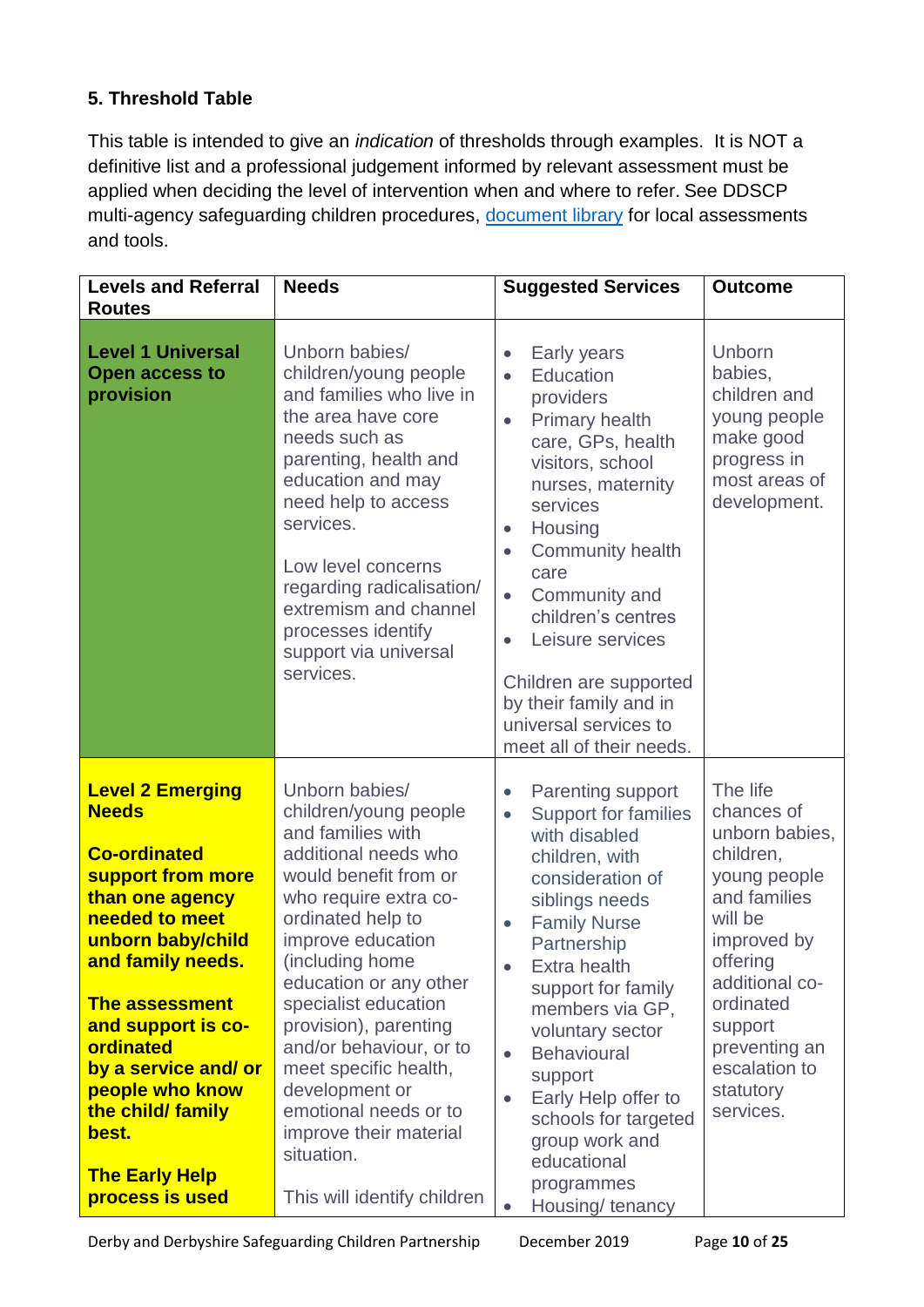| <b>Levels and Referral</b><br><b>Routes</b>                                                                                                                                                                                                                                                                                                        | <b>Needs</b>                                                                                                                                                                                                                                                                                                                                                                      | <b>Suggested Services</b>                                                                                                                                                                                                                                                                                                                                                                                                                                                                                                                                                                                                                                         | <b>Outcome</b>                                                                                                                                                        |
|----------------------------------------------------------------------------------------------------------------------------------------------------------------------------------------------------------------------------------------------------------------------------------------------------------------------------------------------------|-----------------------------------------------------------------------------------------------------------------------------------------------------------------------------------------------------------------------------------------------------------------------------------------------------------------------------------------------------------------------------------|-------------------------------------------------------------------------------------------------------------------------------------------------------------------------------------------------------------------------------------------------------------------------------------------------------------------------------------------------------------------------------------------------------------------------------------------------------------------------------------------------------------------------------------------------------------------------------------------------------------------------------------------------------------------|-----------------------------------------------------------------------------------------------------------------------------------------------------------------------|
| with an<br>assessment, and a<br>clear plan for<br>review to ensure<br>that the help on<br>offer is making a<br>difference.<br>This would be co-<br><b>ordinated and</b><br>managed by a Lead<br><b>Practitioner from</b><br>one of the agencies<br>providing support<br>i.e. early years,<br>schools, health or<br>community/<br>voluntary sector. | at low risk of exploitation<br>e.g. sexual, financial,<br>emotional and criminal.<br>Concerns about<br>extremism/<br>radicalisation where<br>Channel processes<br>identify there are<br>additional support<br>needs.                                                                                                                                                              | support<br><b>Additional learning</b><br>$\bullet$<br>support<br><b>CAMHS</b> tier 2<br>$\bullet$<br>support to schools<br>Derbyshire Fire and<br>$\bullet$<br>rescue service<br>input i.e. safe and<br>well check<br><b>SEN</b> support and<br>$\bullet$<br>help to find<br>education and<br>employment<br>Speech and<br>language therapy<br>Children's centres<br>$\bullet$<br>and targeted youth<br>work<br>Services provided<br>on a voluntary<br>basis to families<br>(these may be<br>offered by<br>volunteers<br>and/or<br>commissioned<br>through a voluntary<br>organisation<br>Adult and young<br>peoples' substance<br>misuse services<br>Young carers |                                                                                                                                                                       |
| <b>Level 3 Intensive</b><br><b>Access requires the</b><br>completion of an<br>online referral form<br>and /or the<br>completion of an<br>early help<br>assessment to local<br>authority children's<br>services.<br><b>An Early Help or</b><br><b>Social Care Single</b><br><b>Assessment would</b><br>be completed with<br>the family and a        | Unborn babies, children,<br>young people and their<br>families with multiple<br>needs or whose needs<br>are more complex, such<br>as children and families<br>who:<br>Have a disability<br>$\bullet$<br>resulting in complex<br>needs<br>Exhibit anti-social or<br>$\bullet$<br>challenging<br>behaviour, including<br>the expression of<br>radicalised thoughts<br>or intentions | Due to the complexity<br>of needs, especially<br>around behaviour and<br>parenting, a shared<br>multi-agency<br>assessment and co-<br>ordinated plan is<br>developed with the<br>family.<br>The assessment and<br>plan is usually led by<br>the lead practitioner<br>from Children's<br>Services. The service<br>is provided ONLY with<br>the consent of the                                                                                                                                                                                                                                                                                                      | The life<br>chances of<br>unborn babies,<br>children,<br>young people<br>will be<br>significantly<br>impaired<br>without co-<br>ordinated<br>multi-agency<br>support. |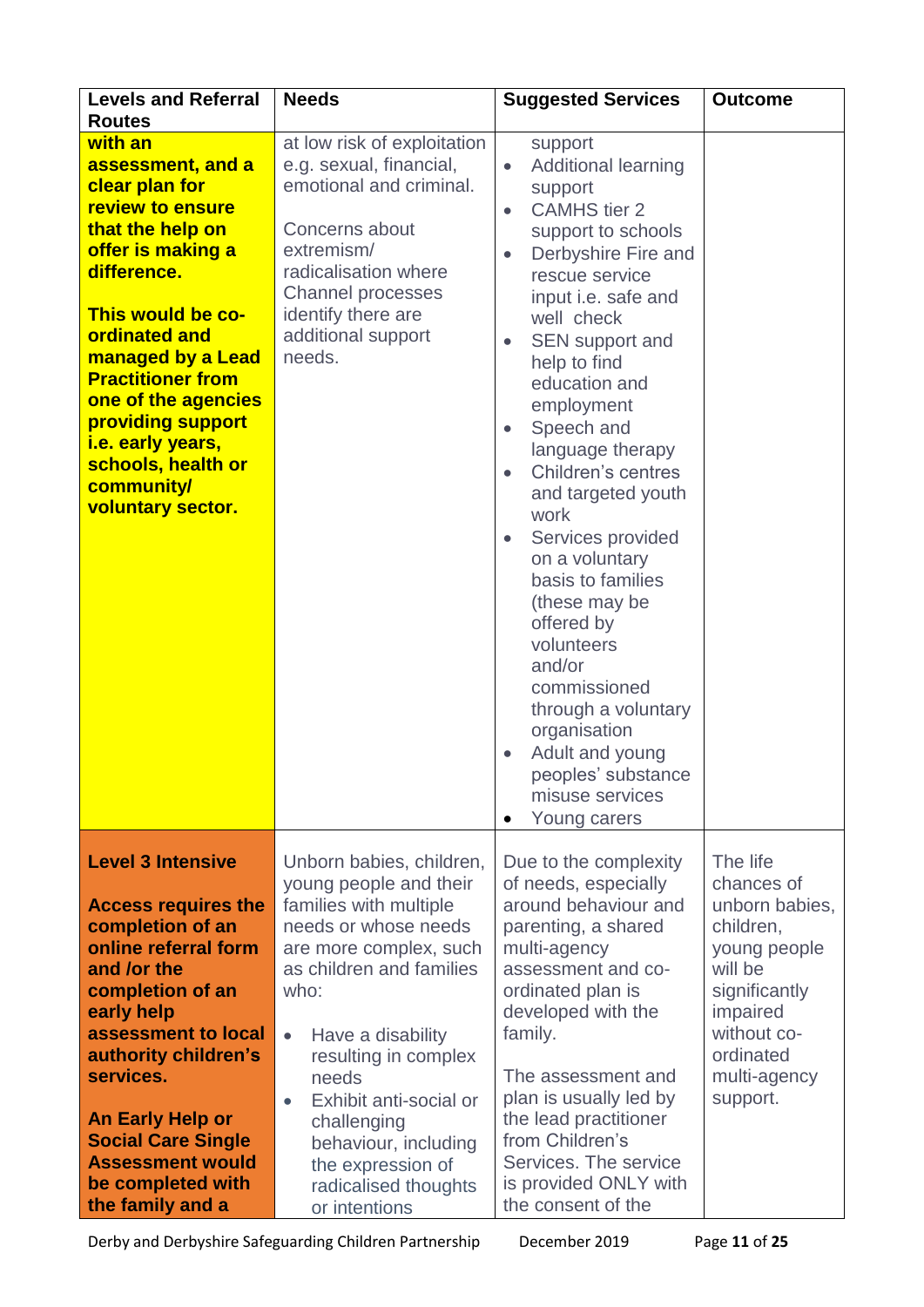| <b>Levels and Referral</b><br><b>Routes</b>                                                                                                                                                                                                                                                               | <b>Needs</b><br><b>Suggested Services</b>                                                                                                                                                                                                                                                                                                                                                                                                                                                                                                                                               |                                                                                                                                                                                                                                                                                                                                                                                                                                                                                        | <b>Outcome</b>                                                                                                                                                                                                                                                                                                  |
|-----------------------------------------------------------------------------------------------------------------------------------------------------------------------------------------------------------------------------------------------------------------------------------------------------------|-----------------------------------------------------------------------------------------------------------------------------------------------------------------------------------------------------------------------------------------------------------------------------------------------------------------------------------------------------------------------------------------------------------------------------------------------------------------------------------------------------------------------------------------------------------------------------------------|----------------------------------------------------------------------------------------------------------------------------------------------------------------------------------------------------------------------------------------------------------------------------------------------------------------------------------------------------------------------------------------------------------------------------------------------------------------------------------------|-----------------------------------------------------------------------------------------------------------------------------------------------------------------------------------------------------------------------------------------------------------------------------------------------------------------|
| child's plan would<br>be developed if<br>required following<br>the assessment.<br><b>The Lead</b><br><b>Practitioner will</b><br>usually be from<br><b>Local Authority</b><br><b>Children's Services</b><br><b>via Early Help</b><br><b>Teams, Multi</b><br><b>Agency Teams or</b><br><b>Social Care.</b> | Where there are<br>$\bullet$<br>concerns about<br>radicalisation or<br>extremism with<br>concerning<br>additional features<br>and risk is increased<br>due to additional<br>vulnerability<br>(alongside Channel<br>processes)<br>Have experienced<br>$\bullet$<br>neglect or poor<br>family relationships<br>Have poor<br>$\bullet$<br>engagement with<br>key services such as<br>school and health<br>Are not in education<br>$\bullet$<br>or work long term<br>This will include children<br>at medium risk of<br>exploitation e.g., sexual,<br>financial, emotional and<br>criminal. | parents/carers.<br>A wide range of<br>services might be<br>involved in meeting the<br>child and family's<br>needs, e.g. CAMHS,<br>adult mental health,<br>adult or young<br>peoples' drug/alcohol<br>team, domestic abuse<br>services or local<br>authority disabled<br>children's service.                                                                                                                                                                                            |                                                                                                                                                                                                                                                                                                                 |
| <b>Level 4 Specialist</b><br><b>Access is mainly</b><br>via completion of<br>an online referral<br>form, unless<br><b>immediate Child</b><br><b>Protection</b><br>concerns when a<br>telephone referral<br>should be made.                                                                                | Unborn babies, children<br>and young people who<br>have suffered or are<br>likely to suffer significant<br>harm as a result of<br>abuse or neglect.<br>This will include children<br>at medium to high risk of<br>exploitation e.g. sexual,<br>financial, emotional and<br>criminal.<br>Also:<br>Those at risk of<br>$\bullet$<br>female genital<br>mutilation (FGM),<br>honour based<br>violence and forced<br>marriage<br>Children with<br>$\bullet$<br>significant                                                                                                                   | Children's social<br>$\bullet$<br>care<br>Youth offending<br>$\bullet$<br>service<br><b>Criminal justice</b><br>$\bullet$<br>system<br>CAMHS tier 3 and<br>4<br>$\bullet$<br>In-patient and<br>continuing health<br>care for a child or<br>parent<br>Drug and alcohol<br>$\bullet$<br>services for adults<br>and young people<br>Fostering and<br>$\bullet$<br>residential care<br>Health care for<br>$\bullet$<br>children with life<br>limiting illness<br>Services for<br>$\bullet$ | Unborn babies<br>/children/<br>young people<br>whose<br>development<br>would be<br>significantly<br>impaired if<br>services are<br>not provided.<br>Unborn babies<br>/children/<br>young people<br>are likely to<br>suffer<br>significant<br>harm/removal<br>from home/<br>serious and<br>lasting<br>impairment |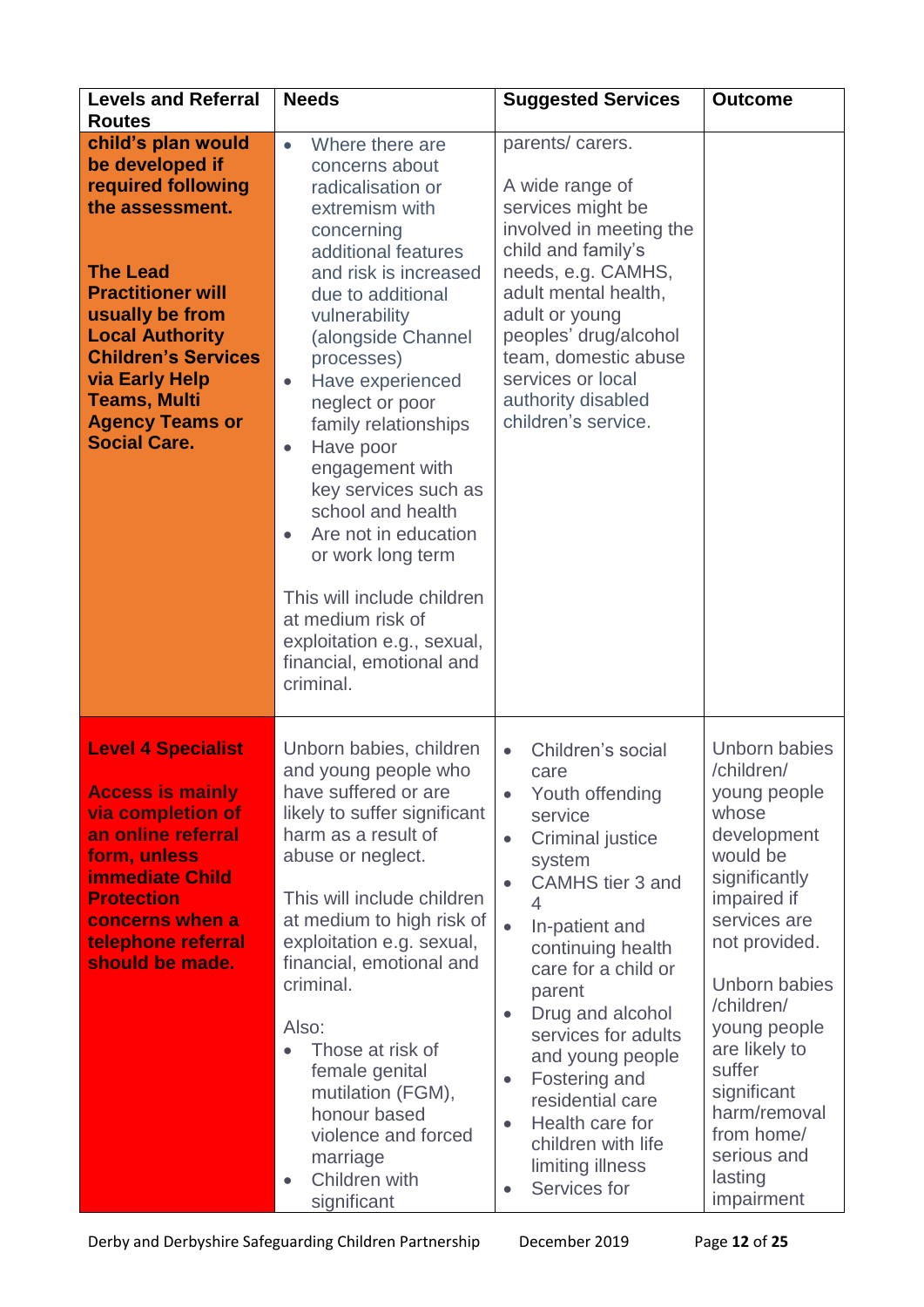| <b>Levels and Referral</b><br><b>Routes</b> | <b>Needs</b>                                                                                                                                                                                                                                                                                                                                                                                                                                                                                                                                                                                                                    | <b>Suggested Services</b>                                                                                                                                                                                                            | <b>Outcome</b>                                                                                             |  |
|---------------------------------------------|---------------------------------------------------------------------------------------------------------------------------------------------------------------------------------------------------------------------------------------------------------------------------------------------------------------------------------------------------------------------------------------------------------------------------------------------------------------------------------------------------------------------------------------------------------------------------------------------------------------------------------|--------------------------------------------------------------------------------------------------------------------------------------------------------------------------------------------------------------------------------------|------------------------------------------------------------------------------------------------------------|--|
|                                             | impairment of<br>function /learning<br>and/ or life limiting<br>illness<br>Children whose<br>$\bullet$<br>parents and wider<br>family are unable to<br>care for them<br>Families involved in<br>$\bullet$<br>crime/misuse of<br>drugs and/or alcohol/<br>domestic abuse at a<br>significant level<br><b>Families with</b><br>$\bullet$<br>significant mental or<br>physical health<br>needs<br>Children whose care<br>$\bullet$<br>is significantly<br>affected by parental<br>involvement in<br>terrorist ideology or<br>activities where the<br>child is likely to<br>suffer harm by their<br>own involvement in<br>extremism | children with<br>profound and<br>enduring disability<br>Referrals have to be<br>made to services with<br>the power to undertake<br>statutory voluntary or<br>non-voluntary<br>intervention and<br>services with specialist<br>skills | without the<br>intervention of<br>specialist<br>services, very<br>often using<br>their statutory<br>powers |  |

# **6. Next steps**

When a practitioner is not sure about the level of needs and concerns they should speak to their manager, named professional or agency lead for safeguarding. Following this if they wish to speak to a social worker about ways to engage children and families in early help, their concerns and whether thresholds for Social Care or Early Help Team /Multi-Agency Team (MAT) have been met they can contact the local authority professional's advice line.

- **Derbyshire:** Consultation and Advice line at Starting Point 01629 535353 9am to 5pm Monday to Friday.
- **Derby City:** Childrens Services Professional Consultation Line 07812300329, available between 10am and 1pm.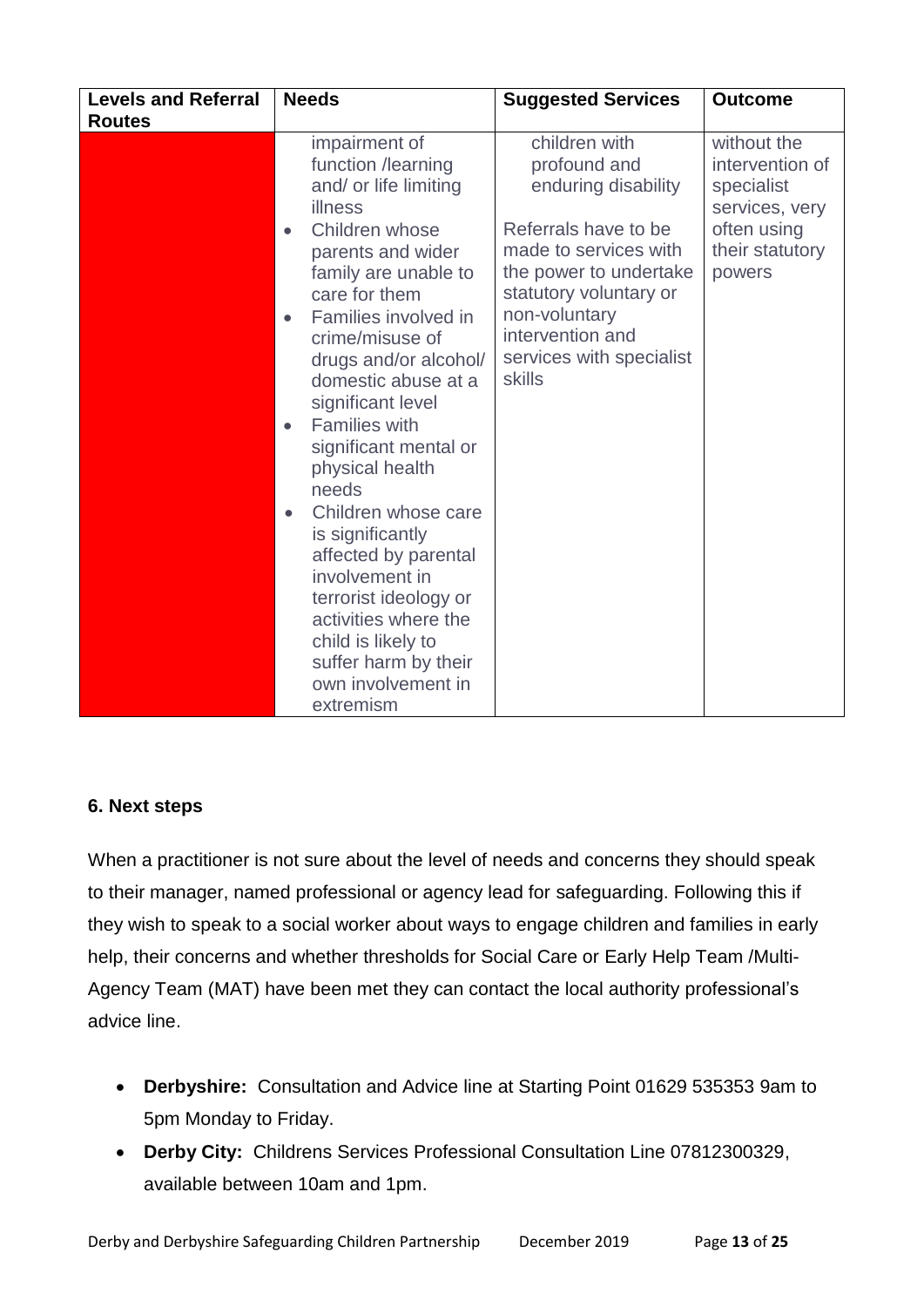# **How to make a referral to Local Authority Children's Services, including Social Care**

If you have immediate child protection concerns "*where there is reasonable cause to suspect a child is suffering or likely to suffer significant harm because of abuse or neglect*", please contact Starting Point via Call Derbyshire on 01629 533190, or the First Contact Team on 01332 641172 for Derby City. These requests must also be followed up in writing via the relevant online social care referral system within 48 hours.

- [Derbyshire Starting Point](https://www.derbyshire.gov.uk/social-health/children-and-families/support-for-families/starting-point-referral-form/starting-point-request-for-support-form.aspx)
- [Derby City Children's Social Care Online Referral System](https://myaccount.derby.gov.uk/en/service/report_concerns_about_a_child)

**For all other referrals into Derbyshire County Council** please complete an updated Early Help Assessment to demonstrate your rational for the request for support. Referrals into Derbyshire (other than Child Protection referrals) will not be accepted without the completion of an Early Help Assessment; this can be attached to the [online referral form.](https://www.derbyshire.gov.uk/social-health/children-and-families/support-for-families/starting-point-referral-form/starting-point-request-for-support-form.aspx) If the family does not consent to an Early Help Assessment or there has been a sudden escalation in needs, then a judgement should be made as to whether, without help, the needs of children will not be met. In these circumstances a referral would be accepted without the completion of an early help assessment.

**For all other referrals into Derby City Council;** if an Early Help assessment has been completed it should be sent to the locality [Vulnerable Children's Meeting](https://derbyshirescbs.proceduresonline.com/contacts.html) (VCM). If an Early Help assessment has not been completed the Derby City Children's Social Care Online [Referral System](https://myaccount.derby.gov.uk/en/service/report_concerns_about_a_child) should be used to make a referral and further discussion will be initiated with the referrer regarding whether an Early Help Assessment or Children's Social Care assessment is required.

For further information please see DDSCP safeguarding children procedures [Providing](https://derbyshirescbs.proceduresonline.com/p_prov_early_help.html)  [Early Help](https://derbyshirescbs.proceduresonline.com/p_prov_early_help.html) and [Making a referral to Social Care.](https://derbyshirescbs.proceduresonline.com/p_making_ref_soc_care.html)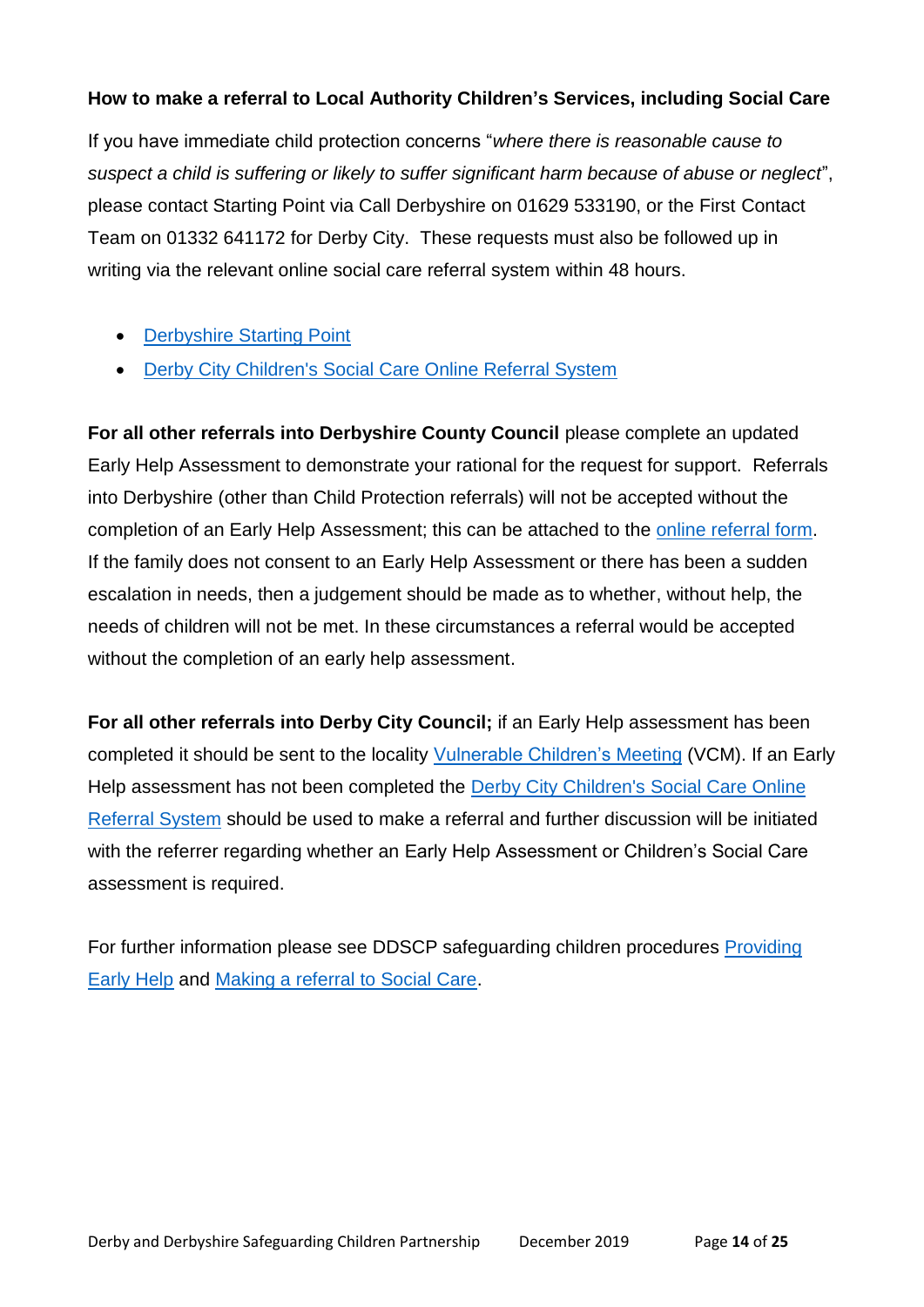# **Appendix 1 Derbyshire: If you are concerned about an unborn baby, child, young person or family**

**Step 1: What is the nature of your concern?** 

| Level 1 - Universal - open<br>access to provision<br>Children who make good overall<br>progress in most areas of<br>development and receive appropriate<br>universal services.     | <b>Level 2 - Emerging Needs</b><br>Concerns for child's well-being,<br>child's needs not clear, not known or<br>not being met. A range of early help<br>services may be required.                                                                                                                                                                                                                      | <b>Level 3 - Intensive</b><br>Vulnerable children, whose needs<br>are considered as being more<br>complex, including babies and<br>those who have a disability.                                                                                                                                                                     | <b>Level 4 - Specialist</b><br>Child or family whose needs are<br>more complex and enduring and<br>cross many domains.<br>(Usually social care who act as<br>the lead agency)                                                                                                                                               |
|------------------------------------------------------------------------------------------------------------------------------------------------------------------------------------|--------------------------------------------------------------------------------------------------------------------------------------------------------------------------------------------------------------------------------------------------------------------------------------------------------------------------------------------------------------------------------------------------------|-------------------------------------------------------------------------------------------------------------------------------------------------------------------------------------------------------------------------------------------------------------------------------------------------------------------------------------|-----------------------------------------------------------------------------------------------------------------------------------------------------------------------------------------------------------------------------------------------------------------------------------------------------------------------------|
|                                                                                                                                                                                    |                                                                                                                                                                                                                                                                                                                                                                                                        |                                                                                                                                                                                                                                                                                                                                     |                                                                                                                                                                                                                                                                                                                             |
|                                                                                                                                                                                    | Step 2: What action should you take?                                                                                                                                                                                                                                                                                                                                                                   |                                                                                                                                                                                                                                                                                                                                     |                                                                                                                                                                                                                                                                                                                             |
| Discuss with your manager how your<br>own agency can address your<br>concerns.<br>Consider with the family what help<br>may be needed.<br>Develop a plan to address and<br>review. | Discuss with your manager<br>Talk with family and seek consent for<br>early help assessment & seek other<br>agency involvement.<br>Develop an action plan, Team Around<br>the Family (TAF) and review progress.<br>If progress is not met review and<br>consider if threshold is met for targeted<br>Early Help Services. (Using the updated<br>EHA to demonstrate the rationale for the<br>referral). | Discuss concerns with your manager<br>or safeguarding lead without delay<br>Talk with the family, review the TAF<br>plan with the family and involved<br>agencies.<br>Complete an electronic referral form<br>and make a referral to Starting Point.<br>(Using the updated EHA to<br>demonstrate the rationale for the<br>referral) | Discuss concerns with your<br>manager or safeguarding lead<br>without delay.<br>Talk with the family - unless this<br>puts the child at risk, refer to<br>Starting Point via the online referral<br>form or for immediate Child<br><b>Protection concerns contact</b><br>Starting Point immediately on the<br>number below. |
|                                                                                                                                                                                    |                                                                                                                                                                                                                                                                                                                                                                                                        |                                                                                                                                                                                                                                                                                                                                     |                                                                                                                                                                                                                                                                                                                             |
|                                                                                                                                                                                    | Step 3: Follow up if you need to make a request for support or a referral to Social Care                                                                                                                                                                                                                                                                                                               |                                                                                                                                                                                                                                                                                                                                     |                                                                                                                                                                                                                                                                                                                             |
| Consider using tools e.g. CRE<br>checklist, GCP<br>Consult with colleagues & establish if<br>other agencies are involved                                                           | If TAF plan fails to achieve identified<br>outcomes consider a request for<br>support by completing an electronic<br>Referral form. Go to:<br>www.derbyshire.gov.uk/startingpoint                                                                                                                                                                                                                      | If TAF Plan fails to achieve<br>identified outcomes consider a<br>referral to Starting Point, via the<br>electronic Referral form. Go to<br>www.derbyshire.gov.uk/startingpoint                                                                                                                                                     | <b>Contact Starting Point</b><br>immediately on 201629 533190<br>if a Child Protection referral is<br>required<br>www.derbyshire.gov.uk/startingpoint                                                                                                                                                                       |
|                                                                                                                                                                                    | At all stages follow up referrals in writing within 48 hours using any existing assessments and/or for Children's Social Care, the child multi-agency<br>referral form. Ensure the outcome of the referral is followed up.                                                                                                                                                                             |                                                                                                                                                                                                                                                                                                                                     |                                                                                                                                                                                                                                                                                                                             |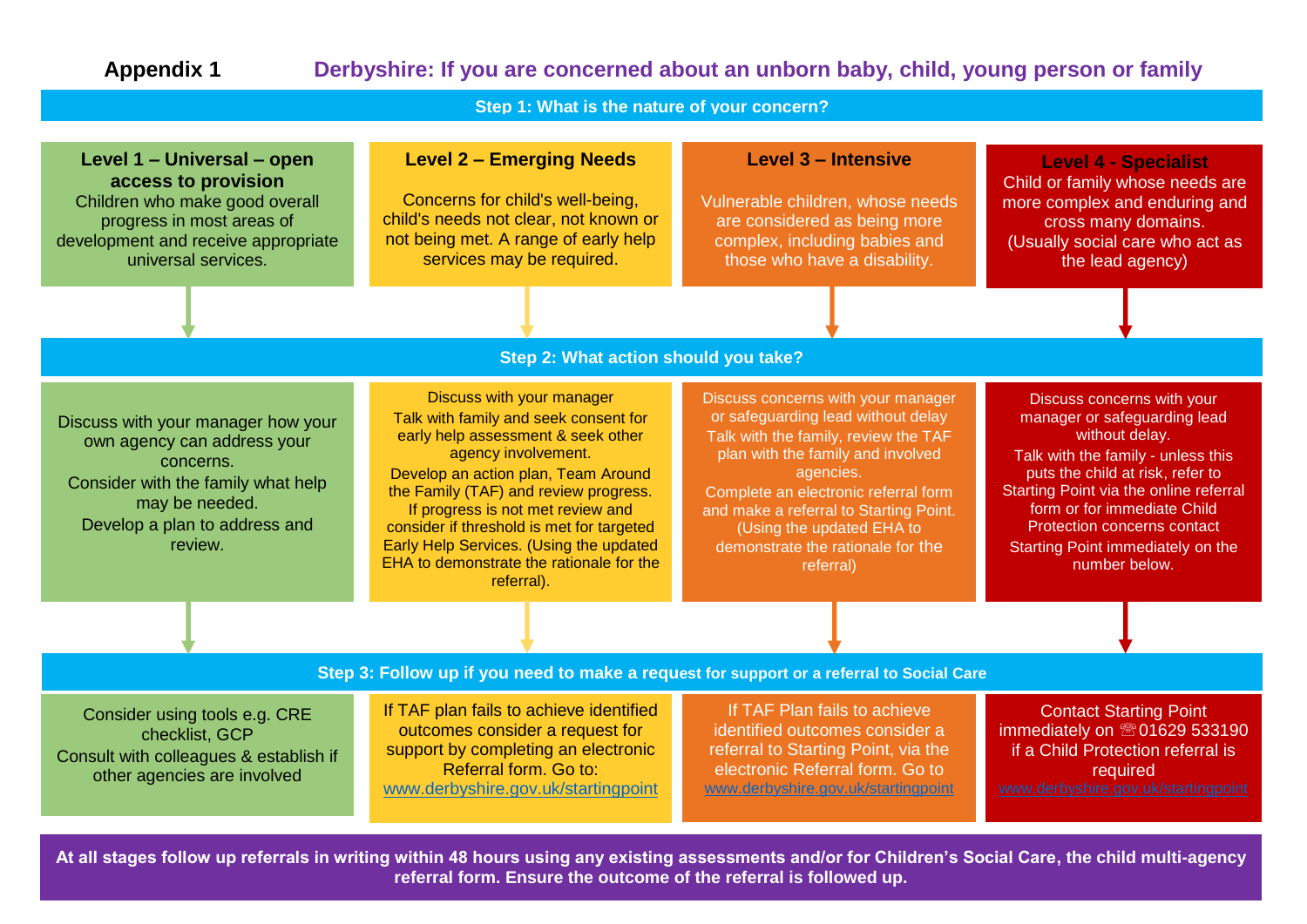# **Appendix 2 Derby City: If you are concerned about an unborn baby, child, young person or family**

**Step 1: What is the nature of your concern?** 

| Level 1 - Universal - open<br>access to provision<br>Need is relatively low & individual /<br>universal services able to take swift<br>action.                                    | <b>Level 2 - Emerging Needs</b><br>Concerns for child's well-being,<br>child's needs not clear, not known or<br>not being met. A range of early help<br>services may be required.                                                                                                                                       | Level 3 - Intensive<br>A child or young person has needs<br>which without intervention would<br>seriously impair their health or<br>development, or put them at risk.                                        | <b>Level 4 - Specialist</b><br>A child or young person is at<br>current risk of significant harm<br>because of abuse or neglect.                                                                                                                                                      |
|-----------------------------------------------------------------------------------------------------------------------------------------------------------------------------------|-------------------------------------------------------------------------------------------------------------------------------------------------------------------------------------------------------------------------------------------------------------------------------------------------------------------------|--------------------------------------------------------------------------------------------------------------------------------------------------------------------------------------------------------------|---------------------------------------------------------------------------------------------------------------------------------------------------------------------------------------------------------------------------------------------------------------------------------------|
|                                                                                                                                                                                   |                                                                                                                                                                                                                                                                                                                         |                                                                                                                                                                                                              |                                                                                                                                                                                                                                                                                       |
|                                                                                                                                                                                   | Step 2: What action should you take?                                                                                                                                                                                                                                                                                    |                                                                                                                                                                                                              |                                                                                                                                                                                                                                                                                       |
| Discuss with your manager how your<br>own agency can address your<br>concerns.<br>Consider with the family what help<br>may be needed<br>Develop a plan to address and<br>review. | Discuss with your manager<br>Talk with family and seek consent<br>for early help assessment & seek<br>other agency involvement.<br>Develop an action plan, Team<br>Around the Family (TAF) and review<br>progress.<br>For Early Help Schools Offer<br>complete the Derby Early Help Pre-<br>Assessment and seek consent | Discuss concerns with your<br>manager or safeguarding lead.<br>Talk with the family, Early Help<br>Advisor or ring the professionals'<br>line if you are unsure.<br>Complete an electronic referral<br>form. | Discuss concerns with your<br>manager or safeguarding lead<br>without delay.<br>Talk with the family, unless this<br>puts the child at risk.<br>Make an immediate referral to<br>Social Care Provide a copy of<br>the early help or other<br>assessment, & any plans if<br>available. |
|                                                                                                                                                                                   |                                                                                                                                                                                                                                                                                                                         |                                                                                                                                                                                                              |                                                                                                                                                                                                                                                                                       |
|                                                                                                                                                                                   | Step 3: Follow up if you need to make a request for support or a referral to Social Care                                                                                                                                                                                                                                |                                                                                                                                                                                                              |                                                                                                                                                                                                                                                                                       |
| Consider using tools e.g. CRE<br>checklist, GCP<br>Consult with colleagues & establish if<br>other agencies are involved.                                                         | If TAF plan fails to achieve identified<br>outcomes consider a request for support<br>by completing an electronic referral<br>form. Go to: Derby City Children's<br><b>Social Care Online Referral System</b>                                                                                                           | Use electronic referral form to refer<br>to Social Care. Go to:<br><b>Derby City Children's Social Care</b><br><b>Online Referral System</b>                                                                 | <b>Contact Social Care on</b><br>01332 641172<br><b>Derby City Children's Social</b><br><b>Care Online Referral System</b>                                                                                                                                                            |
|                                                                                                                                                                                   | At all stages follow up telephone referrals in writing within 48 hours including any existing assessments, for Children's Social Care, the child on<br>line referral form must be used.                                                                                                                                 |                                                                                                                                                                                                              |                                                                                                                                                                                                                                                                                       |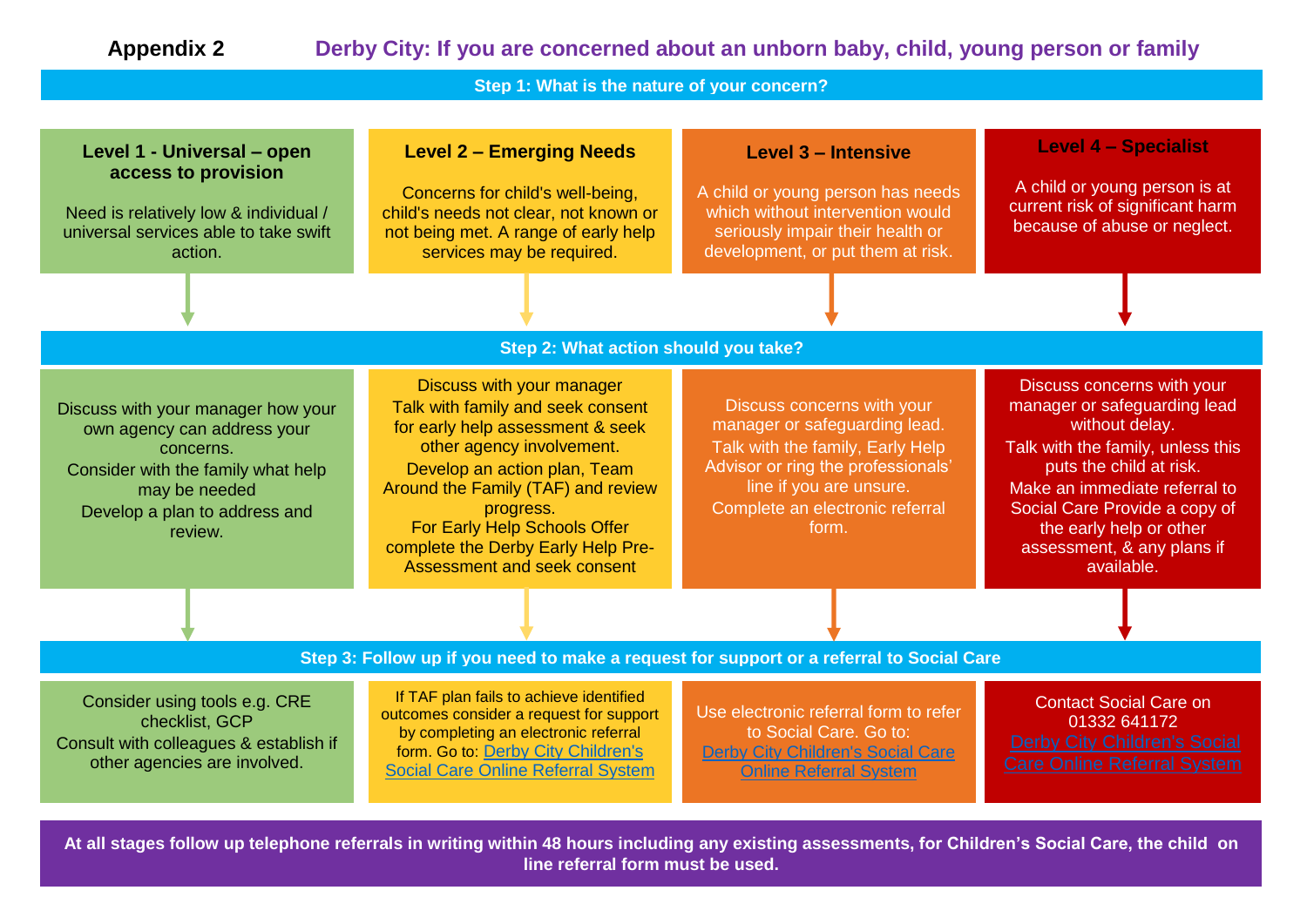# **Appendix 3: Threshold Indicators of Possible Need Table**

The indicators of possible need listed under each heading are an indication of the likely level of need. Only by talking to children and their family in more detail to explore the context and the factors behind the need, will the practitioner be able to form a judgement as to the level of support needed. The indicators are a guide and not a pre-determined level of response.

# **Level 1 – Universal – open access to provision**

Unborn babies, children and young people who make good overall progress in most areas of development and receive appropriate universal services, such as health care and education. They may also use leisure and play facilities, housing or voluntary services.

#### **Health**

- Physically well
- Nutritious diet
- Adequate hygiene and dress
- Developmental and health checks / immunisations up to date
- Developmental milestones and motor skills appropriate
- Sexual behaviour age-appropriate
- Good mental health, including maternal mental health in the unborn
- Pregnant women accessing appropriate antenatal care and making good health choices for their unborn

# **Emotional/Behavioural development**

- Good quality early attachments
- Able to adapt to change
- Able to understand others' feelings.
- Takes responsibility for behaviour
- Responds appropriately to boundaries and constructive guidance.
- Ensure the child can develop a sense of right and wrong
- Parent shows warm regard, praise and encouragement

# **Identity and self-esteem**

• Can discriminate between safe and unsafe contacts/relationships offline and online

# **Family and social relationships**

- Stable and affectionate relationships with family
- Is able to make and maintain positive friendships on and offline
- Good relationships within family, including when parents are separated

# **Basic care, ensuring safety and protection**

- Provide for child's physical needs, e.g. food, drink, and appropriate clothing, medical and dental care
- Protection from danger or significant harm
- Pregnant women ensure that the baby is not exposed to unnecessary risk in utero, and ensure that their own lifestyle choices do not impact adversely upon them

#### **Housing, work and income**

- Accommodation has basic amenities and appropriate facilities, and can meet family needs
- Managing budget to meet individual needs

#### **Social and community integration**

- Has friendships and is able to access local services and amenities
- Family feels part of the community

# **Education and Learning**

- Access to books and toys
- Enjoys and participates in play and learning activities
- Has experiences of success and achievement
- Sound links between home and school
- Planning for career and adult life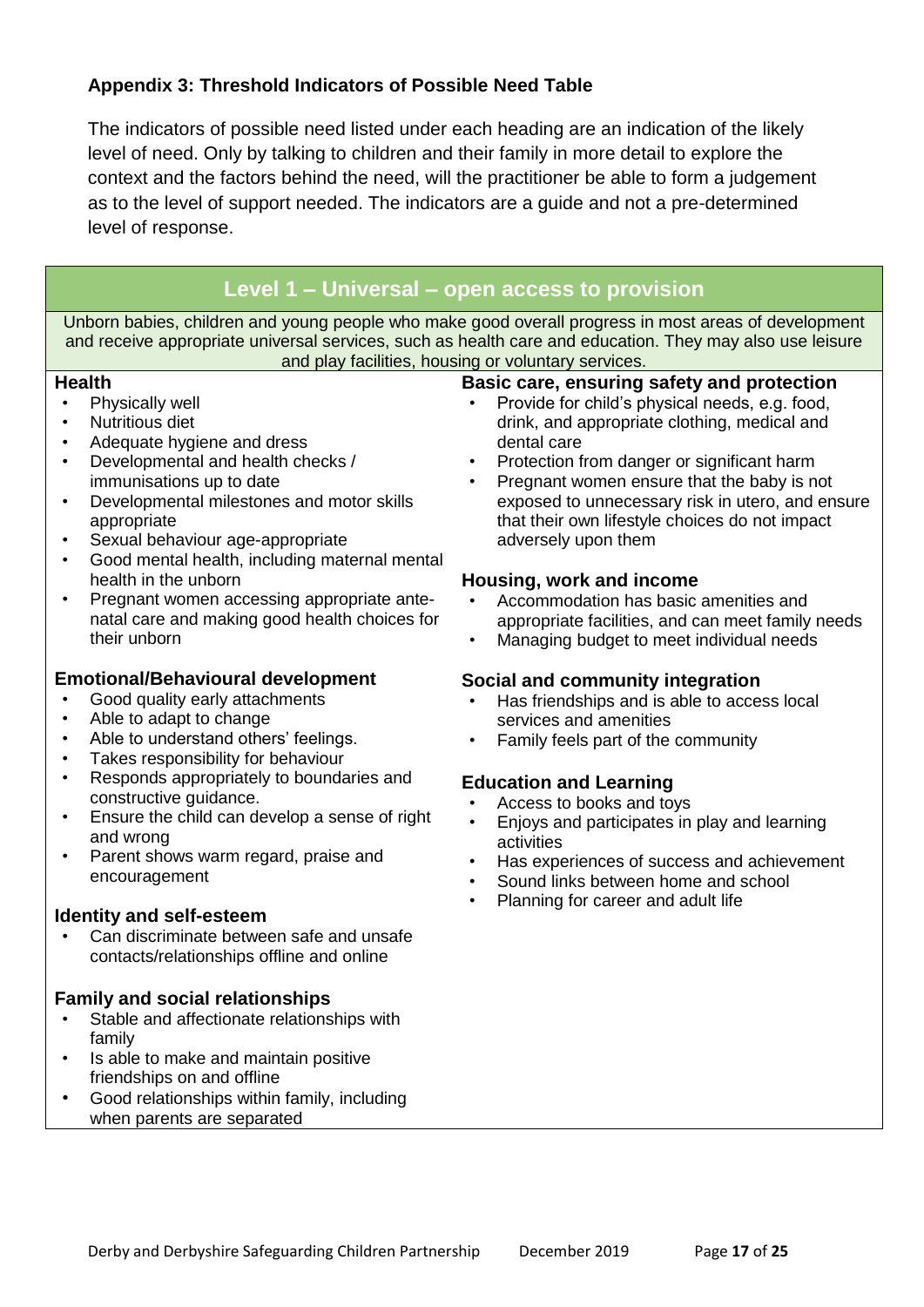| Unborn babies, children and young people whose needs require some extra co-ordinated support from more<br>than one agency. These services should work together to agree what extra help may be needed to support a<br>child or young person at an early stage. There is no need for intensive or specialist services.<br><b>Health</b><br><b>Emotional/Behavioural development</b><br>Some difficulties with family relationships<br>Missing immunisations/checks<br>Child/young person has experienced a<br>Child is slow in reaching developmental<br>milestones<br>bereavement<br>Minor concerns re diet, hygiene, clothing<br>Some difficulties with peer group relationships<br>$\bullet$<br>$\bullet$<br>Dental difficulties untreated/some decay<br>and with adults, e.g. 'clingy', anxious or<br>$\bullet$<br>'Was not brought' to some routine and non-<br>withdrawn<br>$\bullet$<br>routine health appointments<br>Some evidence of inappropriate responses and<br>$\bullet$<br>Limited or restricted diet e.g. no breakfast, no<br>actions<br>$\bullet$<br>Limited engagement in play with others/ has few<br>lunch money<br>$\bullet$<br>Concerns about developmental progress: e.g.<br>or no friends<br>$\bullet$<br>overweight/ underweight, bedwetting/ soiling<br>Not always able to understand how own actions<br>٠<br>Vulnerable to emotional difficulties, perhaps in<br>impact on others<br>$\bullet$<br>Finds accepting responsibility for own actions<br>response to life events such as parental<br>$\bullet$<br>separation<br>difficult<br>Experimenting with tobacco, alcohol or illegal<br>Responds inappropriately to boundaries/<br>$\bullet$<br>constructive guidance<br>drugs<br>Frequent accidents<br>Finds positive interaction difficult with peers in<br>$\bullet$<br>Pregnant women missing ante-natal<br>unstructured contexts<br>$\bullet$<br>appointments and / or who do not prioritise the<br>Disability limits amount of self-care possible<br>$\bullet$<br>health of their unborn baby<br>Periods of inadequate self-care, e.g. poor<br>$\bullet$<br>hygiene<br>Child is continually slow to develop age-<br><b>Identity and self-esteem</b><br>$\bullet$<br>appropriate self-care skills<br>Some insecurities around identity expressed<br>Parent/carer offers inconsistent boundaries/lack<br>e.g. low self-esteem, sexuality, gender identity<br>$\bullet$<br>of routine in the home<br>May experience bullying<br>Child/young person spends considerable time<br>May be exhibiting bullying behaviour<br>$\bullet$<br>alone, e.g. watching television or online<br>Lack of confidence is incapacitating<br>Child/young person is not often exposed to new<br>Child/young person is beginning to show age<br>$\bullet$<br>experiences; has limited access to play and<br>inappropriate sexualised behaviour<br>Child subject to persistent discrimination, e.g.<br>leisure activities<br>Parents who struggle to show emotional<br>racial, sexual, identity or due to disabilities<br>$\bullet$<br>attunement with their child<br><b>Family and social relationships</b><br><b>Education and Learning</b><br>Lack of positive role models<br>Has some identified specific learning needs with<br>Child has some difficulties sustaining<br>targeted support and/or Education Health and<br>relationships<br>Care plan<br>Unresolved issues arising from parents'<br>$\bullet$<br>Language and communication difficulties<br>separation, step parenting or bereavement<br>$\bullet$<br>Regular underachievement or not reaching<br>Inconsistent responses to child/young person<br>$\bullet$<br>$\bullet$<br>education potential<br>by parent/carer<br>Poor punctuality/pattern of regular school<br>Parents struggling to have their own emotional<br>$\bullet$<br>٠<br>absences (including consideration for learning in<br>needs met<br>all environments such as Elective Home<br>Child/young person not able to develop other<br>$\bullet$<br>Education)<br>positive relationships<br>Not always engaged in play/learning, e.g. poor<br>Starting to show difficulties with attachments<br>$\bullet$<br>$\bullet$<br>concentration<br>A child/young person is taking on a caring role<br>$\bullet$<br>Limited access to books/toys<br>in relation to their parent/carer, or is looking<br>$\bullet$<br>Some fixed term exclusions<br>after younger siblings<br>$\bullet$<br>No effective support from extended family or<br>$\bullet$<br>community<br>Domestic abuse in the household | <b>Level 2 - Emerging Needs</b> |  |  |  |  |
|--------------------------------------------------------------------------------------------------------------------------------------------------------------------------------------------------------------------------------------------------------------------------------------------------------------------------------------------------------------------------------------------------------------------------------------------------------------------------------------------------------------------------------------------------------------------------------------------------------------------------------------------------------------------------------------------------------------------------------------------------------------------------------------------------------------------------------------------------------------------------------------------------------------------------------------------------------------------------------------------------------------------------------------------------------------------------------------------------------------------------------------------------------------------------------------------------------------------------------------------------------------------------------------------------------------------------------------------------------------------------------------------------------------------------------------------------------------------------------------------------------------------------------------------------------------------------------------------------------------------------------------------------------------------------------------------------------------------------------------------------------------------------------------------------------------------------------------------------------------------------------------------------------------------------------------------------------------------------------------------------------------------------------------------------------------------------------------------------------------------------------------------------------------------------------------------------------------------------------------------------------------------------------------------------------------------------------------------------------------------------------------------------------------------------------------------------------------------------------------------------------------------------------------------------------------------------------------------------------------------------------------------------------------------------------------------------------------------------------------------------------------------------------------------------------------------------------------------------------------------------------------------------------------------------------------------------------------------------------------------------------------------------------------------------------------------------------------------------------------------------------------------------------------------------------------------------------------------------------------------------------------------------------------------------------------------------------------------------------------------------------------------------------------------------------------------------------------------------------------------------------------------------------------------------------------------------------------------------------------------------------------------------------------------------------------------------------------------------------------------------------------------------------------------------------------------------------------------------------------------------------------------------------------------------------------------------------------------------------------------------------------------------------------------------------------------------------------------------------------------------------------------------------------------------------------------------------------------------------------------------------------------------------------------------------------------------------------------------------------------------------------------------------------------------------------------------------------------------------------------------------------------------------------|---------------------------------|--|--|--|--|
|                                                                                                                                                                                                                                                                                                                                                                                                                                                                                                                                                                                                                                                                                                                                                                                                                                                                                                                                                                                                                                                                                                                                                                                                                                                                                                                                                                                                                                                                                                                                                                                                                                                                                                                                                                                                                                                                                                                                                                                                                                                                                                                                                                                                                                                                                                                                                                                                                                                                                                                                                                                                                                                                                                                                                                                                                                                                                                                                                                                                                                                                                                                                                                                                                                                                                                                                                                                                                                                                                                                                                                                                                                                                                                                                                                                                                                                                                                                                                                                                                                                                                                                                                                                                                                                                                                                                                                                                                                                                                                                                      |                                 |  |  |  |  |
|                                                                                                                                                                                                                                                                                                                                                                                                                                                                                                                                                                                                                                                                                                                                                                                                                                                                                                                                                                                                                                                                                                                                                                                                                                                                                                                                                                                                                                                                                                                                                                                                                                                                                                                                                                                                                                                                                                                                                                                                                                                                                                                                                                                                                                                                                                                                                                                                                                                                                                                                                                                                                                                                                                                                                                                                                                                                                                                                                                                                                                                                                                                                                                                                                                                                                                                                                                                                                                                                                                                                                                                                                                                                                                                                                                                                                                                                                                                                                                                                                                                                                                                                                                                                                                                                                                                                                                                                                                                                                                                                      |                                 |  |  |  |  |
|                                                                                                                                                                                                                                                                                                                                                                                                                                                                                                                                                                                                                                                                                                                                                                                                                                                                                                                                                                                                                                                                                                                                                                                                                                                                                                                                                                                                                                                                                                                                                                                                                                                                                                                                                                                                                                                                                                                                                                                                                                                                                                                                                                                                                                                                                                                                                                                                                                                                                                                                                                                                                                                                                                                                                                                                                                                                                                                                                                                                                                                                                                                                                                                                                                                                                                                                                                                                                                                                                                                                                                                                                                                                                                                                                                                                                                                                                                                                                                                                                                                                                                                                                                                                                                                                                                                                                                                                                                                                                                                                      |                                 |  |  |  |  |
|                                                                                                                                                                                                                                                                                                                                                                                                                                                                                                                                                                                                                                                                                                                                                                                                                                                                                                                                                                                                                                                                                                                                                                                                                                                                                                                                                                                                                                                                                                                                                                                                                                                                                                                                                                                                                                                                                                                                                                                                                                                                                                                                                                                                                                                                                                                                                                                                                                                                                                                                                                                                                                                                                                                                                                                                                                                                                                                                                                                                                                                                                                                                                                                                                                                                                                                                                                                                                                                                                                                                                                                                                                                                                                                                                                                                                                                                                                                                                                                                                                                                                                                                                                                                                                                                                                                                                                                                                                                                                                                                      |                                 |  |  |  |  |
|                                                                                                                                                                                                                                                                                                                                                                                                                                                                                                                                                                                                                                                                                                                                                                                                                                                                                                                                                                                                                                                                                                                                                                                                                                                                                                                                                                                                                                                                                                                                                                                                                                                                                                                                                                                                                                                                                                                                                                                                                                                                                                                                                                                                                                                                                                                                                                                                                                                                                                                                                                                                                                                                                                                                                                                                                                                                                                                                                                                                                                                                                                                                                                                                                                                                                                                                                                                                                                                                                                                                                                                                                                                                                                                                                                                                                                                                                                                                                                                                                                                                                                                                                                                                                                                                                                                                                                                                                                                                                                                                      |                                 |  |  |  |  |
|                                                                                                                                                                                                                                                                                                                                                                                                                                                                                                                                                                                                                                                                                                                                                                                                                                                                                                                                                                                                                                                                                                                                                                                                                                                                                                                                                                                                                                                                                                                                                                                                                                                                                                                                                                                                                                                                                                                                                                                                                                                                                                                                                                                                                                                                                                                                                                                                                                                                                                                                                                                                                                                                                                                                                                                                                                                                                                                                                                                                                                                                                                                                                                                                                                                                                                                                                                                                                                                                                                                                                                                                                                                                                                                                                                                                                                                                                                                                                                                                                                                                                                                                                                                                                                                                                                                                                                                                                                                                                                                                      |                                 |  |  |  |  |
|                                                                                                                                                                                                                                                                                                                                                                                                                                                                                                                                                                                                                                                                                                                                                                                                                                                                                                                                                                                                                                                                                                                                                                                                                                                                                                                                                                                                                                                                                                                                                                                                                                                                                                                                                                                                                                                                                                                                                                                                                                                                                                                                                                                                                                                                                                                                                                                                                                                                                                                                                                                                                                                                                                                                                                                                                                                                                                                                                                                                                                                                                                                                                                                                                                                                                                                                                                                                                                                                                                                                                                                                                                                                                                                                                                                                                                                                                                                                                                                                                                                                                                                                                                                                                                                                                                                                                                                                                                                                                                                                      |                                 |  |  |  |  |
|                                                                                                                                                                                                                                                                                                                                                                                                                                                                                                                                                                                                                                                                                                                                                                                                                                                                                                                                                                                                                                                                                                                                                                                                                                                                                                                                                                                                                                                                                                                                                                                                                                                                                                                                                                                                                                                                                                                                                                                                                                                                                                                                                                                                                                                                                                                                                                                                                                                                                                                                                                                                                                                                                                                                                                                                                                                                                                                                                                                                                                                                                                                                                                                                                                                                                                                                                                                                                                                                                                                                                                                                                                                                                                                                                                                                                                                                                                                                                                                                                                                                                                                                                                                                                                                                                                                                                                                                                                                                                                                                      |                                 |  |  |  |  |
|                                                                                                                                                                                                                                                                                                                                                                                                                                                                                                                                                                                                                                                                                                                                                                                                                                                                                                                                                                                                                                                                                                                                                                                                                                                                                                                                                                                                                                                                                                                                                                                                                                                                                                                                                                                                                                                                                                                                                                                                                                                                                                                                                                                                                                                                                                                                                                                                                                                                                                                                                                                                                                                                                                                                                                                                                                                                                                                                                                                                                                                                                                                                                                                                                                                                                                                                                                                                                                                                                                                                                                                                                                                                                                                                                                                                                                                                                                                                                                                                                                                                                                                                                                                                                                                                                                                                                                                                                                                                                                                                      |                                 |  |  |  |  |
|                                                                                                                                                                                                                                                                                                                                                                                                                                                                                                                                                                                                                                                                                                                                                                                                                                                                                                                                                                                                                                                                                                                                                                                                                                                                                                                                                                                                                                                                                                                                                                                                                                                                                                                                                                                                                                                                                                                                                                                                                                                                                                                                                                                                                                                                                                                                                                                                                                                                                                                                                                                                                                                                                                                                                                                                                                                                                                                                                                                                                                                                                                                                                                                                                                                                                                                                                                                                                                                                                                                                                                                                                                                                                                                                                                                                                                                                                                                                                                                                                                                                                                                                                                                                                                                                                                                                                                                                                                                                                                                                      |                                 |  |  |  |  |
|                                                                                                                                                                                                                                                                                                                                                                                                                                                                                                                                                                                                                                                                                                                                                                                                                                                                                                                                                                                                                                                                                                                                                                                                                                                                                                                                                                                                                                                                                                                                                                                                                                                                                                                                                                                                                                                                                                                                                                                                                                                                                                                                                                                                                                                                                                                                                                                                                                                                                                                                                                                                                                                                                                                                                                                                                                                                                                                                                                                                                                                                                                                                                                                                                                                                                                                                                                                                                                                                                                                                                                                                                                                                                                                                                                                                                                                                                                                                                                                                                                                                                                                                                                                                                                                                                                                                                                                                                                                                                                                                      |                                 |  |  |  |  |
|                                                                                                                                                                                                                                                                                                                                                                                                                                                                                                                                                                                                                                                                                                                                                                                                                                                                                                                                                                                                                                                                                                                                                                                                                                                                                                                                                                                                                                                                                                                                                                                                                                                                                                                                                                                                                                                                                                                                                                                                                                                                                                                                                                                                                                                                                                                                                                                                                                                                                                                                                                                                                                                                                                                                                                                                                                                                                                                                                                                                                                                                                                                                                                                                                                                                                                                                                                                                                                                                                                                                                                                                                                                                                                                                                                                                                                                                                                                                                                                                                                                                                                                                                                                                                                                                                                                                                                                                                                                                                                                                      |                                 |  |  |  |  |
|                                                                                                                                                                                                                                                                                                                                                                                                                                                                                                                                                                                                                                                                                                                                                                                                                                                                                                                                                                                                                                                                                                                                                                                                                                                                                                                                                                                                                                                                                                                                                                                                                                                                                                                                                                                                                                                                                                                                                                                                                                                                                                                                                                                                                                                                                                                                                                                                                                                                                                                                                                                                                                                                                                                                                                                                                                                                                                                                                                                                                                                                                                                                                                                                                                                                                                                                                                                                                                                                                                                                                                                                                                                                                                                                                                                                                                                                                                                                                                                                                                                                                                                                                                                                                                                                                                                                                                                                                                                                                                                                      |                                 |  |  |  |  |
|                                                                                                                                                                                                                                                                                                                                                                                                                                                                                                                                                                                                                                                                                                                                                                                                                                                                                                                                                                                                                                                                                                                                                                                                                                                                                                                                                                                                                                                                                                                                                                                                                                                                                                                                                                                                                                                                                                                                                                                                                                                                                                                                                                                                                                                                                                                                                                                                                                                                                                                                                                                                                                                                                                                                                                                                                                                                                                                                                                                                                                                                                                                                                                                                                                                                                                                                                                                                                                                                                                                                                                                                                                                                                                                                                                                                                                                                                                                                                                                                                                                                                                                                                                                                                                                                                                                                                                                                                                                                                                                                      |                                 |  |  |  |  |
|                                                                                                                                                                                                                                                                                                                                                                                                                                                                                                                                                                                                                                                                                                                                                                                                                                                                                                                                                                                                                                                                                                                                                                                                                                                                                                                                                                                                                                                                                                                                                                                                                                                                                                                                                                                                                                                                                                                                                                                                                                                                                                                                                                                                                                                                                                                                                                                                                                                                                                                                                                                                                                                                                                                                                                                                                                                                                                                                                                                                                                                                                                                                                                                                                                                                                                                                                                                                                                                                                                                                                                                                                                                                                                                                                                                                                                                                                                                                                                                                                                                                                                                                                                                                                                                                                                                                                                                                                                                                                                                                      |                                 |  |  |  |  |
|                                                                                                                                                                                                                                                                                                                                                                                                                                                                                                                                                                                                                                                                                                                                                                                                                                                                                                                                                                                                                                                                                                                                                                                                                                                                                                                                                                                                                                                                                                                                                                                                                                                                                                                                                                                                                                                                                                                                                                                                                                                                                                                                                                                                                                                                                                                                                                                                                                                                                                                                                                                                                                                                                                                                                                                                                                                                                                                                                                                                                                                                                                                                                                                                                                                                                                                                                                                                                                                                                                                                                                                                                                                                                                                                                                                                                                                                                                                                                                                                                                                                                                                                                                                                                                                                                                                                                                                                                                                                                                                                      |                                 |  |  |  |  |
|                                                                                                                                                                                                                                                                                                                                                                                                                                                                                                                                                                                                                                                                                                                                                                                                                                                                                                                                                                                                                                                                                                                                                                                                                                                                                                                                                                                                                                                                                                                                                                                                                                                                                                                                                                                                                                                                                                                                                                                                                                                                                                                                                                                                                                                                                                                                                                                                                                                                                                                                                                                                                                                                                                                                                                                                                                                                                                                                                                                                                                                                                                                                                                                                                                                                                                                                                                                                                                                                                                                                                                                                                                                                                                                                                                                                                                                                                                                                                                                                                                                                                                                                                                                                                                                                                                                                                                                                                                                                                                                                      |                                 |  |  |  |  |
|                                                                                                                                                                                                                                                                                                                                                                                                                                                                                                                                                                                                                                                                                                                                                                                                                                                                                                                                                                                                                                                                                                                                                                                                                                                                                                                                                                                                                                                                                                                                                                                                                                                                                                                                                                                                                                                                                                                                                                                                                                                                                                                                                                                                                                                                                                                                                                                                                                                                                                                                                                                                                                                                                                                                                                                                                                                                                                                                                                                                                                                                                                                                                                                                                                                                                                                                                                                                                                                                                                                                                                                                                                                                                                                                                                                                                                                                                                                                                                                                                                                                                                                                                                                                                                                                                                                                                                                                                                                                                                                                      |                                 |  |  |  |  |
|                                                                                                                                                                                                                                                                                                                                                                                                                                                                                                                                                                                                                                                                                                                                                                                                                                                                                                                                                                                                                                                                                                                                                                                                                                                                                                                                                                                                                                                                                                                                                                                                                                                                                                                                                                                                                                                                                                                                                                                                                                                                                                                                                                                                                                                                                                                                                                                                                                                                                                                                                                                                                                                                                                                                                                                                                                                                                                                                                                                                                                                                                                                                                                                                                                                                                                                                                                                                                                                                                                                                                                                                                                                                                                                                                                                                                                                                                                                                                                                                                                                                                                                                                                                                                                                                                                                                                                                                                                                                                                                                      |                                 |  |  |  |  |
|                                                                                                                                                                                                                                                                                                                                                                                                                                                                                                                                                                                                                                                                                                                                                                                                                                                                                                                                                                                                                                                                                                                                                                                                                                                                                                                                                                                                                                                                                                                                                                                                                                                                                                                                                                                                                                                                                                                                                                                                                                                                                                                                                                                                                                                                                                                                                                                                                                                                                                                                                                                                                                                                                                                                                                                                                                                                                                                                                                                                                                                                                                                                                                                                                                                                                                                                                                                                                                                                                                                                                                                                                                                                                                                                                                                                                                                                                                                                                                                                                                                                                                                                                                                                                                                                                                                                                                                                                                                                                                                                      |                                 |  |  |  |  |
|                                                                                                                                                                                                                                                                                                                                                                                                                                                                                                                                                                                                                                                                                                                                                                                                                                                                                                                                                                                                                                                                                                                                                                                                                                                                                                                                                                                                                                                                                                                                                                                                                                                                                                                                                                                                                                                                                                                                                                                                                                                                                                                                                                                                                                                                                                                                                                                                                                                                                                                                                                                                                                                                                                                                                                                                                                                                                                                                                                                                                                                                                                                                                                                                                                                                                                                                                                                                                                                                                                                                                                                                                                                                                                                                                                                                                                                                                                                                                                                                                                                                                                                                                                                                                                                                                                                                                                                                                                                                                                                                      |                                 |  |  |  |  |
|                                                                                                                                                                                                                                                                                                                                                                                                                                                                                                                                                                                                                                                                                                                                                                                                                                                                                                                                                                                                                                                                                                                                                                                                                                                                                                                                                                                                                                                                                                                                                                                                                                                                                                                                                                                                                                                                                                                                                                                                                                                                                                                                                                                                                                                                                                                                                                                                                                                                                                                                                                                                                                                                                                                                                                                                                                                                                                                                                                                                                                                                                                                                                                                                                                                                                                                                                                                                                                                                                                                                                                                                                                                                                                                                                                                                                                                                                                                                                                                                                                                                                                                                                                                                                                                                                                                                                                                                                                                                                                                                      |                                 |  |  |  |  |
|                                                                                                                                                                                                                                                                                                                                                                                                                                                                                                                                                                                                                                                                                                                                                                                                                                                                                                                                                                                                                                                                                                                                                                                                                                                                                                                                                                                                                                                                                                                                                                                                                                                                                                                                                                                                                                                                                                                                                                                                                                                                                                                                                                                                                                                                                                                                                                                                                                                                                                                                                                                                                                                                                                                                                                                                                                                                                                                                                                                                                                                                                                                                                                                                                                                                                                                                                                                                                                                                                                                                                                                                                                                                                                                                                                                                                                                                                                                                                                                                                                                                                                                                                                                                                                                                                                                                                                                                                                                                                                                                      |                                 |  |  |  |  |
|                                                                                                                                                                                                                                                                                                                                                                                                                                                                                                                                                                                                                                                                                                                                                                                                                                                                                                                                                                                                                                                                                                                                                                                                                                                                                                                                                                                                                                                                                                                                                                                                                                                                                                                                                                                                                                                                                                                                                                                                                                                                                                                                                                                                                                                                                                                                                                                                                                                                                                                                                                                                                                                                                                                                                                                                                                                                                                                                                                                                                                                                                                                                                                                                                                                                                                                                                                                                                                                                                                                                                                                                                                                                                                                                                                                                                                                                                                                                                                                                                                                                                                                                                                                                                                                                                                                                                                                                                                                                                                                                      |                                 |  |  |  |  |
|                                                                                                                                                                                                                                                                                                                                                                                                                                                                                                                                                                                                                                                                                                                                                                                                                                                                                                                                                                                                                                                                                                                                                                                                                                                                                                                                                                                                                                                                                                                                                                                                                                                                                                                                                                                                                                                                                                                                                                                                                                                                                                                                                                                                                                                                                                                                                                                                                                                                                                                                                                                                                                                                                                                                                                                                                                                                                                                                                                                                                                                                                                                                                                                                                                                                                                                                                                                                                                                                                                                                                                                                                                                                                                                                                                                                                                                                                                                                                                                                                                                                                                                                                                                                                                                                                                                                                                                                                                                                                                                                      |                                 |  |  |  |  |
|                                                                                                                                                                                                                                                                                                                                                                                                                                                                                                                                                                                                                                                                                                                                                                                                                                                                                                                                                                                                                                                                                                                                                                                                                                                                                                                                                                                                                                                                                                                                                                                                                                                                                                                                                                                                                                                                                                                                                                                                                                                                                                                                                                                                                                                                                                                                                                                                                                                                                                                                                                                                                                                                                                                                                                                                                                                                                                                                                                                                                                                                                                                                                                                                                                                                                                                                                                                                                                                                                                                                                                                                                                                                                                                                                                                                                                                                                                                                                                                                                                                                                                                                                                                                                                                                                                                                                                                                                                                                                                                                      |                                 |  |  |  |  |
|                                                                                                                                                                                                                                                                                                                                                                                                                                                                                                                                                                                                                                                                                                                                                                                                                                                                                                                                                                                                                                                                                                                                                                                                                                                                                                                                                                                                                                                                                                                                                                                                                                                                                                                                                                                                                                                                                                                                                                                                                                                                                                                                                                                                                                                                                                                                                                                                                                                                                                                                                                                                                                                                                                                                                                                                                                                                                                                                                                                                                                                                                                                                                                                                                                                                                                                                                                                                                                                                                                                                                                                                                                                                                                                                                                                                                                                                                                                                                                                                                                                                                                                                                                                                                                                                                                                                                                                                                                                                                                                                      |                                 |  |  |  |  |
|                                                                                                                                                                                                                                                                                                                                                                                                                                                                                                                                                                                                                                                                                                                                                                                                                                                                                                                                                                                                                                                                                                                                                                                                                                                                                                                                                                                                                                                                                                                                                                                                                                                                                                                                                                                                                                                                                                                                                                                                                                                                                                                                                                                                                                                                                                                                                                                                                                                                                                                                                                                                                                                                                                                                                                                                                                                                                                                                                                                                                                                                                                                                                                                                                                                                                                                                                                                                                                                                                                                                                                                                                                                                                                                                                                                                                                                                                                                                                                                                                                                                                                                                                                                                                                                                                                                                                                                                                                                                                                                                      |                                 |  |  |  |  |
|                                                                                                                                                                                                                                                                                                                                                                                                                                                                                                                                                                                                                                                                                                                                                                                                                                                                                                                                                                                                                                                                                                                                                                                                                                                                                                                                                                                                                                                                                                                                                                                                                                                                                                                                                                                                                                                                                                                                                                                                                                                                                                                                                                                                                                                                                                                                                                                                                                                                                                                                                                                                                                                                                                                                                                                                                                                                                                                                                                                                                                                                                                                                                                                                                                                                                                                                                                                                                                                                                                                                                                                                                                                                                                                                                                                                                                                                                                                                                                                                                                                                                                                                                                                                                                                                                                                                                                                                                                                                                                                                      |                                 |  |  |  |  |
|                                                                                                                                                                                                                                                                                                                                                                                                                                                                                                                                                                                                                                                                                                                                                                                                                                                                                                                                                                                                                                                                                                                                                                                                                                                                                                                                                                                                                                                                                                                                                                                                                                                                                                                                                                                                                                                                                                                                                                                                                                                                                                                                                                                                                                                                                                                                                                                                                                                                                                                                                                                                                                                                                                                                                                                                                                                                                                                                                                                                                                                                                                                                                                                                                                                                                                                                                                                                                                                                                                                                                                                                                                                                                                                                                                                                                                                                                                                                                                                                                                                                                                                                                                                                                                                                                                                                                                                                                                                                                                                                      |                                 |  |  |  |  |
|                                                                                                                                                                                                                                                                                                                                                                                                                                                                                                                                                                                                                                                                                                                                                                                                                                                                                                                                                                                                                                                                                                                                                                                                                                                                                                                                                                                                                                                                                                                                                                                                                                                                                                                                                                                                                                                                                                                                                                                                                                                                                                                                                                                                                                                                                                                                                                                                                                                                                                                                                                                                                                                                                                                                                                                                                                                                                                                                                                                                                                                                                                                                                                                                                                                                                                                                                                                                                                                                                                                                                                                                                                                                                                                                                                                                                                                                                                                                                                                                                                                                                                                                                                                                                                                                                                                                                                                                                                                                                                                                      |                                 |  |  |  |  |
|                                                                                                                                                                                                                                                                                                                                                                                                                                                                                                                                                                                                                                                                                                                                                                                                                                                                                                                                                                                                                                                                                                                                                                                                                                                                                                                                                                                                                                                                                                                                                                                                                                                                                                                                                                                                                                                                                                                                                                                                                                                                                                                                                                                                                                                                                                                                                                                                                                                                                                                                                                                                                                                                                                                                                                                                                                                                                                                                                                                                                                                                                                                                                                                                                                                                                                                                                                                                                                                                                                                                                                                                                                                                                                                                                                                                                                                                                                                                                                                                                                                                                                                                                                                                                                                                                                                                                                                                                                                                                                                                      |                                 |  |  |  |  |
|                                                                                                                                                                                                                                                                                                                                                                                                                                                                                                                                                                                                                                                                                                                                                                                                                                                                                                                                                                                                                                                                                                                                                                                                                                                                                                                                                                                                                                                                                                                                                                                                                                                                                                                                                                                                                                                                                                                                                                                                                                                                                                                                                                                                                                                                                                                                                                                                                                                                                                                                                                                                                                                                                                                                                                                                                                                                                                                                                                                                                                                                                                                                                                                                                                                                                                                                                                                                                                                                                                                                                                                                                                                                                                                                                                                                                                                                                                                                                                                                                                                                                                                                                                                                                                                                                                                                                                                                                                                                                                                                      |                                 |  |  |  |  |
|                                                                                                                                                                                                                                                                                                                                                                                                                                                                                                                                                                                                                                                                                                                                                                                                                                                                                                                                                                                                                                                                                                                                                                                                                                                                                                                                                                                                                                                                                                                                                                                                                                                                                                                                                                                                                                                                                                                                                                                                                                                                                                                                                                                                                                                                                                                                                                                                                                                                                                                                                                                                                                                                                                                                                                                                                                                                                                                                                                                                                                                                                                                                                                                                                                                                                                                                                                                                                                                                                                                                                                                                                                                                                                                                                                                                                                                                                                                                                                                                                                                                                                                                                                                                                                                                                                                                                                                                                                                                                                                                      |                                 |  |  |  |  |
|                                                                                                                                                                                                                                                                                                                                                                                                                                                                                                                                                                                                                                                                                                                                                                                                                                                                                                                                                                                                                                                                                                                                                                                                                                                                                                                                                                                                                                                                                                                                                                                                                                                                                                                                                                                                                                                                                                                                                                                                                                                                                                                                                                                                                                                                                                                                                                                                                                                                                                                                                                                                                                                                                                                                                                                                                                                                                                                                                                                                                                                                                                                                                                                                                                                                                                                                                                                                                                                                                                                                                                                                                                                                                                                                                                                                                                                                                                                                                                                                                                                                                                                                                                                                                                                                                                                                                                                                                                                                                                                                      |                                 |  |  |  |  |
|                                                                                                                                                                                                                                                                                                                                                                                                                                                                                                                                                                                                                                                                                                                                                                                                                                                                                                                                                                                                                                                                                                                                                                                                                                                                                                                                                                                                                                                                                                                                                                                                                                                                                                                                                                                                                                                                                                                                                                                                                                                                                                                                                                                                                                                                                                                                                                                                                                                                                                                                                                                                                                                                                                                                                                                                                                                                                                                                                                                                                                                                                                                                                                                                                                                                                                                                                                                                                                                                                                                                                                                                                                                                                                                                                                                                                                                                                                                                                                                                                                                                                                                                                                                                                                                                                                                                                                                                                                                                                                                                      |                                 |  |  |  |  |
|                                                                                                                                                                                                                                                                                                                                                                                                                                                                                                                                                                                                                                                                                                                                                                                                                                                                                                                                                                                                                                                                                                                                                                                                                                                                                                                                                                                                                                                                                                                                                                                                                                                                                                                                                                                                                                                                                                                                                                                                                                                                                                                                                                                                                                                                                                                                                                                                                                                                                                                                                                                                                                                                                                                                                                                                                                                                                                                                                                                                                                                                                                                                                                                                                                                                                                                                                                                                                                                                                                                                                                                                                                                                                                                                                                                                                                                                                                                                                                                                                                                                                                                                                                                                                                                                                                                                                                                                                                                                                                                                      |                                 |  |  |  |  |
|                                                                                                                                                                                                                                                                                                                                                                                                                                                                                                                                                                                                                                                                                                                                                                                                                                                                                                                                                                                                                                                                                                                                                                                                                                                                                                                                                                                                                                                                                                                                                                                                                                                                                                                                                                                                                                                                                                                                                                                                                                                                                                                                                                                                                                                                                                                                                                                                                                                                                                                                                                                                                                                                                                                                                                                                                                                                                                                                                                                                                                                                                                                                                                                                                                                                                                                                                                                                                                                                                                                                                                                                                                                                                                                                                                                                                                                                                                                                                                                                                                                                                                                                                                                                                                                                                                                                                                                                                                                                                                                                      |                                 |  |  |  |  |
|                                                                                                                                                                                                                                                                                                                                                                                                                                                                                                                                                                                                                                                                                                                                                                                                                                                                                                                                                                                                                                                                                                                                                                                                                                                                                                                                                                                                                                                                                                                                                                                                                                                                                                                                                                                                                                                                                                                                                                                                                                                                                                                                                                                                                                                                                                                                                                                                                                                                                                                                                                                                                                                                                                                                                                                                                                                                                                                                                                                                                                                                                                                                                                                                                                                                                                                                                                                                                                                                                                                                                                                                                                                                                                                                                                                                                                                                                                                                                                                                                                                                                                                                                                                                                                                                                                                                                                                                                                                                                                                                      |                                 |  |  |  |  |
|                                                                                                                                                                                                                                                                                                                                                                                                                                                                                                                                                                                                                                                                                                                                                                                                                                                                                                                                                                                                                                                                                                                                                                                                                                                                                                                                                                                                                                                                                                                                                                                                                                                                                                                                                                                                                                                                                                                                                                                                                                                                                                                                                                                                                                                                                                                                                                                                                                                                                                                                                                                                                                                                                                                                                                                                                                                                                                                                                                                                                                                                                                                                                                                                                                                                                                                                                                                                                                                                                                                                                                                                                                                                                                                                                                                                                                                                                                                                                                                                                                                                                                                                                                                                                                                                                                                                                                                                                                                                                                                                      |                                 |  |  |  |  |
|                                                                                                                                                                                                                                                                                                                                                                                                                                                                                                                                                                                                                                                                                                                                                                                                                                                                                                                                                                                                                                                                                                                                                                                                                                                                                                                                                                                                                                                                                                                                                                                                                                                                                                                                                                                                                                                                                                                                                                                                                                                                                                                                                                                                                                                                                                                                                                                                                                                                                                                                                                                                                                                                                                                                                                                                                                                                                                                                                                                                                                                                                                                                                                                                                                                                                                                                                                                                                                                                                                                                                                                                                                                                                                                                                                                                                                                                                                                                                                                                                                                                                                                                                                                                                                                                                                                                                                                                                                                                                                                                      |                                 |  |  |  |  |
|                                                                                                                                                                                                                                                                                                                                                                                                                                                                                                                                                                                                                                                                                                                                                                                                                                                                                                                                                                                                                                                                                                                                                                                                                                                                                                                                                                                                                                                                                                                                                                                                                                                                                                                                                                                                                                                                                                                                                                                                                                                                                                                                                                                                                                                                                                                                                                                                                                                                                                                                                                                                                                                                                                                                                                                                                                                                                                                                                                                                                                                                                                                                                                                                                                                                                                                                                                                                                                                                                                                                                                                                                                                                                                                                                                                                                                                                                                                                                                                                                                                                                                                                                                                                                                                                                                                                                                                                                                                                                                                                      |                                 |  |  |  |  |
|                                                                                                                                                                                                                                                                                                                                                                                                                                                                                                                                                                                                                                                                                                                                                                                                                                                                                                                                                                                                                                                                                                                                                                                                                                                                                                                                                                                                                                                                                                                                                                                                                                                                                                                                                                                                                                                                                                                                                                                                                                                                                                                                                                                                                                                                                                                                                                                                                                                                                                                                                                                                                                                                                                                                                                                                                                                                                                                                                                                                                                                                                                                                                                                                                                                                                                                                                                                                                                                                                                                                                                                                                                                                                                                                                                                                                                                                                                                                                                                                                                                                                                                                                                                                                                                                                                                                                                                                                                                                                                                                      |                                 |  |  |  |  |
|                                                                                                                                                                                                                                                                                                                                                                                                                                                                                                                                                                                                                                                                                                                                                                                                                                                                                                                                                                                                                                                                                                                                                                                                                                                                                                                                                                                                                                                                                                                                                                                                                                                                                                                                                                                                                                                                                                                                                                                                                                                                                                                                                                                                                                                                                                                                                                                                                                                                                                                                                                                                                                                                                                                                                                                                                                                                                                                                                                                                                                                                                                                                                                                                                                                                                                                                                                                                                                                                                                                                                                                                                                                                                                                                                                                                                                                                                                                                                                                                                                                                                                                                                                                                                                                                                                                                                                                                                                                                                                                                      |                                 |  |  |  |  |
|                                                                                                                                                                                                                                                                                                                                                                                                                                                                                                                                                                                                                                                                                                                                                                                                                                                                                                                                                                                                                                                                                                                                                                                                                                                                                                                                                                                                                                                                                                                                                                                                                                                                                                                                                                                                                                                                                                                                                                                                                                                                                                                                                                                                                                                                                                                                                                                                                                                                                                                                                                                                                                                                                                                                                                                                                                                                                                                                                                                                                                                                                                                                                                                                                                                                                                                                                                                                                                                                                                                                                                                                                                                                                                                                                                                                                                                                                                                                                                                                                                                                                                                                                                                                                                                                                                                                                                                                                                                                                                                                      |                                 |  |  |  |  |
|                                                                                                                                                                                                                                                                                                                                                                                                                                                                                                                                                                                                                                                                                                                                                                                                                                                                                                                                                                                                                                                                                                                                                                                                                                                                                                                                                                                                                                                                                                                                                                                                                                                                                                                                                                                                                                                                                                                                                                                                                                                                                                                                                                                                                                                                                                                                                                                                                                                                                                                                                                                                                                                                                                                                                                                                                                                                                                                                                                                                                                                                                                                                                                                                                                                                                                                                                                                                                                                                                                                                                                                                                                                                                                                                                                                                                                                                                                                                                                                                                                                                                                                                                                                                                                                                                                                                                                                                                                                                                                                                      |                                 |  |  |  |  |
|                                                                                                                                                                                                                                                                                                                                                                                                                                                                                                                                                                                                                                                                                                                                                                                                                                                                                                                                                                                                                                                                                                                                                                                                                                                                                                                                                                                                                                                                                                                                                                                                                                                                                                                                                                                                                                                                                                                                                                                                                                                                                                                                                                                                                                                                                                                                                                                                                                                                                                                                                                                                                                                                                                                                                                                                                                                                                                                                                                                                                                                                                                                                                                                                                                                                                                                                                                                                                                                                                                                                                                                                                                                                                                                                                                                                                                                                                                                                                                                                                                                                                                                                                                                                                                                                                                                                                                                                                                                                                                                                      |                                 |  |  |  |  |
|                                                                                                                                                                                                                                                                                                                                                                                                                                                                                                                                                                                                                                                                                                                                                                                                                                                                                                                                                                                                                                                                                                                                                                                                                                                                                                                                                                                                                                                                                                                                                                                                                                                                                                                                                                                                                                                                                                                                                                                                                                                                                                                                                                                                                                                                                                                                                                                                                                                                                                                                                                                                                                                                                                                                                                                                                                                                                                                                                                                                                                                                                                                                                                                                                                                                                                                                                                                                                                                                                                                                                                                                                                                                                                                                                                                                                                                                                                                                                                                                                                                                                                                                                                                                                                                                                                                                                                                                                                                                                                                                      |                                 |  |  |  |  |
|                                                                                                                                                                                                                                                                                                                                                                                                                                                                                                                                                                                                                                                                                                                                                                                                                                                                                                                                                                                                                                                                                                                                                                                                                                                                                                                                                                                                                                                                                                                                                                                                                                                                                                                                                                                                                                                                                                                                                                                                                                                                                                                                                                                                                                                                                                                                                                                                                                                                                                                                                                                                                                                                                                                                                                                                                                                                                                                                                                                                                                                                                                                                                                                                                                                                                                                                                                                                                                                                                                                                                                                                                                                                                                                                                                                                                                                                                                                                                                                                                                                                                                                                                                                                                                                                                                                                                                                                                                                                                                                                      |                                 |  |  |  |  |
|                                                                                                                                                                                                                                                                                                                                                                                                                                                                                                                                                                                                                                                                                                                                                                                                                                                                                                                                                                                                                                                                                                                                                                                                                                                                                                                                                                                                                                                                                                                                                                                                                                                                                                                                                                                                                                                                                                                                                                                                                                                                                                                                                                                                                                                                                                                                                                                                                                                                                                                                                                                                                                                                                                                                                                                                                                                                                                                                                                                                                                                                                                                                                                                                                                                                                                                                                                                                                                                                                                                                                                                                                                                                                                                                                                                                                                                                                                                                                                                                                                                                                                                                                                                                                                                                                                                                                                                                                                                                                                                                      |                                 |  |  |  |  |
|                                                                                                                                                                                                                                                                                                                                                                                                                                                                                                                                                                                                                                                                                                                                                                                                                                                                                                                                                                                                                                                                                                                                                                                                                                                                                                                                                                                                                                                                                                                                                                                                                                                                                                                                                                                                                                                                                                                                                                                                                                                                                                                                                                                                                                                                                                                                                                                                                                                                                                                                                                                                                                                                                                                                                                                                                                                                                                                                                                                                                                                                                                                                                                                                                                                                                                                                                                                                                                                                                                                                                                                                                                                                                                                                                                                                                                                                                                                                                                                                                                                                                                                                                                                                                                                                                                                                                                                                                                                                                                                                      |                                 |  |  |  |  |
|                                                                                                                                                                                                                                                                                                                                                                                                                                                                                                                                                                                                                                                                                                                                                                                                                                                                                                                                                                                                                                                                                                                                                                                                                                                                                                                                                                                                                                                                                                                                                                                                                                                                                                                                                                                                                                                                                                                                                                                                                                                                                                                                                                                                                                                                                                                                                                                                                                                                                                                                                                                                                                                                                                                                                                                                                                                                                                                                                                                                                                                                                                                                                                                                                                                                                                                                                                                                                                                                                                                                                                                                                                                                                                                                                                                                                                                                                                                                                                                                                                                                                                                                                                                                                                                                                                                                                                                                                                                                                                                                      |                                 |  |  |  |  |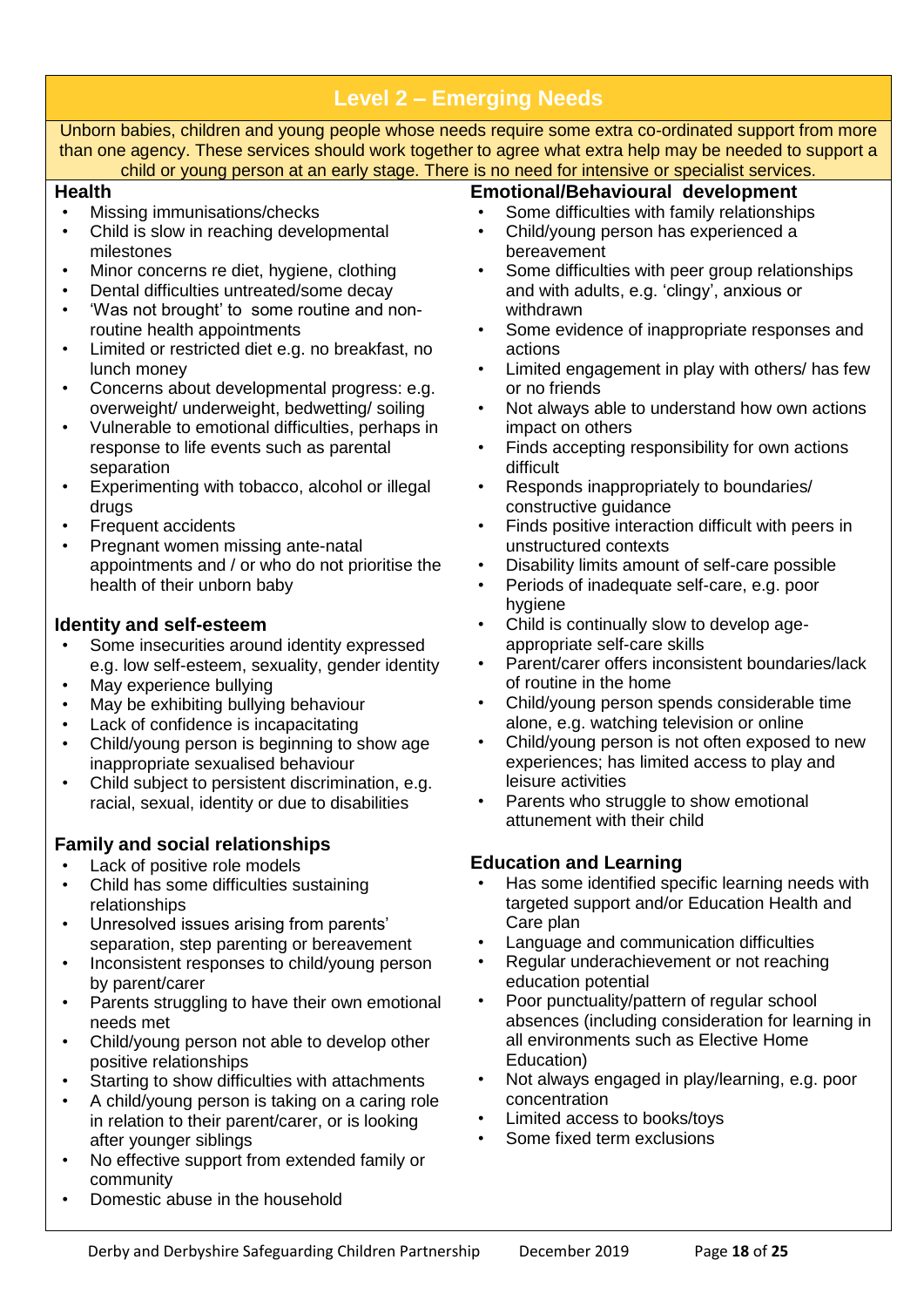#### **Basic care, ensuring safety and protection**

- Basic care is not provided consistently
- Parent/carer requires advice on parenting issues
- Some concerns around child's physical needs being met
- Young, inexperienced parents
- Inappropriate child care arrangements and/or too many carers
- Some exposure to dangerous situations in the home or community
- Unnecessary or frequent access to medical services e.g. GP/ Emergency Department/Ambulance Service
- Failing to bring the child to planned medical appointments where there is a known health need, or for routine health care such as immunisations. Not seeking appropriate medical advice when in the child's best interest
- Parent/carer stresses starting to affect ability to ensure child's safety

# **Housing, work and income**

- Family seeking asylum or refugees
- Periods of unemployment of parent/carer
- Parents/carers have limited formal education
- Low income/ financial/debt difficulties
- Poor state of repair, temporary or overcrowded, or unsafe/unclean housing
- Intentionally homeless
- Serious debt/poverty impact on ability to have basic needs met
- Rent arrears put family at risk of eviction or proceedings initiated
- Not in education employment or training post-16

# **Social and community Integration**

- Some social exclusion or conflict experiences
- Low tolerance of other groups in Community characterised by negativity towards them
- Difficulty accessing community facilities
- Adult family members, child/young person can behave in an anti- social way in the community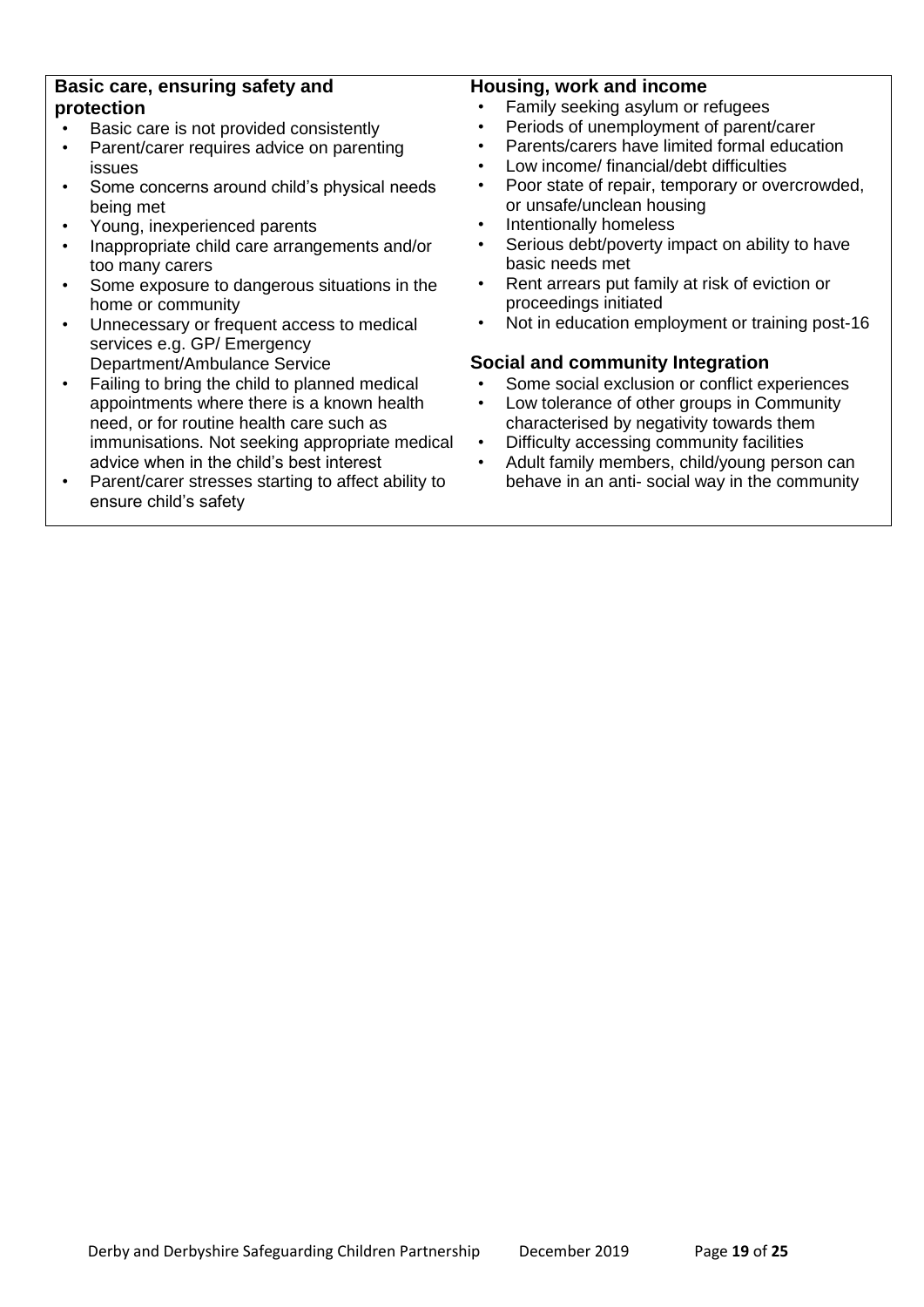# **Level 3 – Intensive**

Vulnerable unborn babies, children and young people and those who have a disability. Children and young people whose needs are more complex. This refers to the range, depth or significance of the needs. A number of these indicators would need to be present to indicate need at a level 3 criteria. More than one service is likely to become involved. It is expected that the updated Early Help Assessment will provide clear analysis and rationale for both the family and other services that **Level 3 Intensive** threshold has now been met. If it was considered that the Team Around the Family (TAF) plan had not met the child / family's emerging needs and that threshold for Level 3 Intervention was met, consideration would be given to the role of intensive services being offered via Children's Services Early Help Team/Multi-Agency Team (MAT) or the completion of a Single Assessment by a qualified Social Worker.

#### **Health**

- Child has chronic/recurring health needs; not treated, or inadequately managed
- Developmental milestones are not being met due to lack of stimulation or inappropriate parental care
- Self-harming behaviours
- Child has significant physical and/or learning disability
- Mental health issues emerging e.g. anxiety; depression; eating disorder; self-harming
- Substance misuse issues
- Behavioural and neuro-developmental disorders e.g. Conduct Disorder, ADHD and Autistic Spectrum Disorder
- Dental decay as a result of poor diet or management with irregular access to dental services
- Pregnant women who do not prioritise the health of their unborn baby

# **Emotional/behavioural development**

- 'Unsafe' or age inappropriate sexualised behaviour
- Child/young person has experienced a bereavement
- Child appears regularly anxious, angry or fearful
- Young carer whose development is being compromised by virtue of having those responsibilities
- Changed behaviour and reference to radicalised thoughts and threats to act
- Young people committing offences resulting in Youth Offending Services intervention
- Parents struggle/refuse to set effective boundaries e.g. ineffective/ restrictive/ involving physical chastisement
- Disability prevents appropriate self-care in a significant range of tasks
- Child or young person exhibits risk taking behaviours and often puts themselves in danger offline and/or online

# **Family and social relationships**

- Relationships with carers characterised by unpredictability
- Family have physical and mental health difficulties impacting on their child

# **Basic care, ensuring safety and protection**

- Domestic abuse in the home
- Parent's mental health difficulties, learning disability or substance misuse affect care of child/young person
- Child has few positive relationships
- Child has multiple carers, some of whom may have no significant relationship with them

# **Education and learning**

- Consistently poor nursery/school attendance and punctuality (including all environments such as Elective Home Education)
- Young child with few, if any, achievements
- Not in education (under 16)
- Unsuitable home education
- Misses school consistently
- Challenging at school, possible threat of exclusion and school have been providing support for some time

# **Social and community Integration**

- Some social exclusion or conflict experiences
- Low tolerance of other groups in community characterised by negativity towards them
- Difficulty accessing community facilities
- Adult family members, child/young person can behave in an anti- social way in the community
- Community are hostile to family
- Exposure to risks outside of the family environment e.g. child at risk of exploitation

# **Identity and self-esteem**

- Presentation (including hygiene) significantly impacts on interpersonal relationships
- Child/young person experiences persistent discrimination; internalised and reflected in poor self-image
- Child/young person is isolated and has very few positive relationships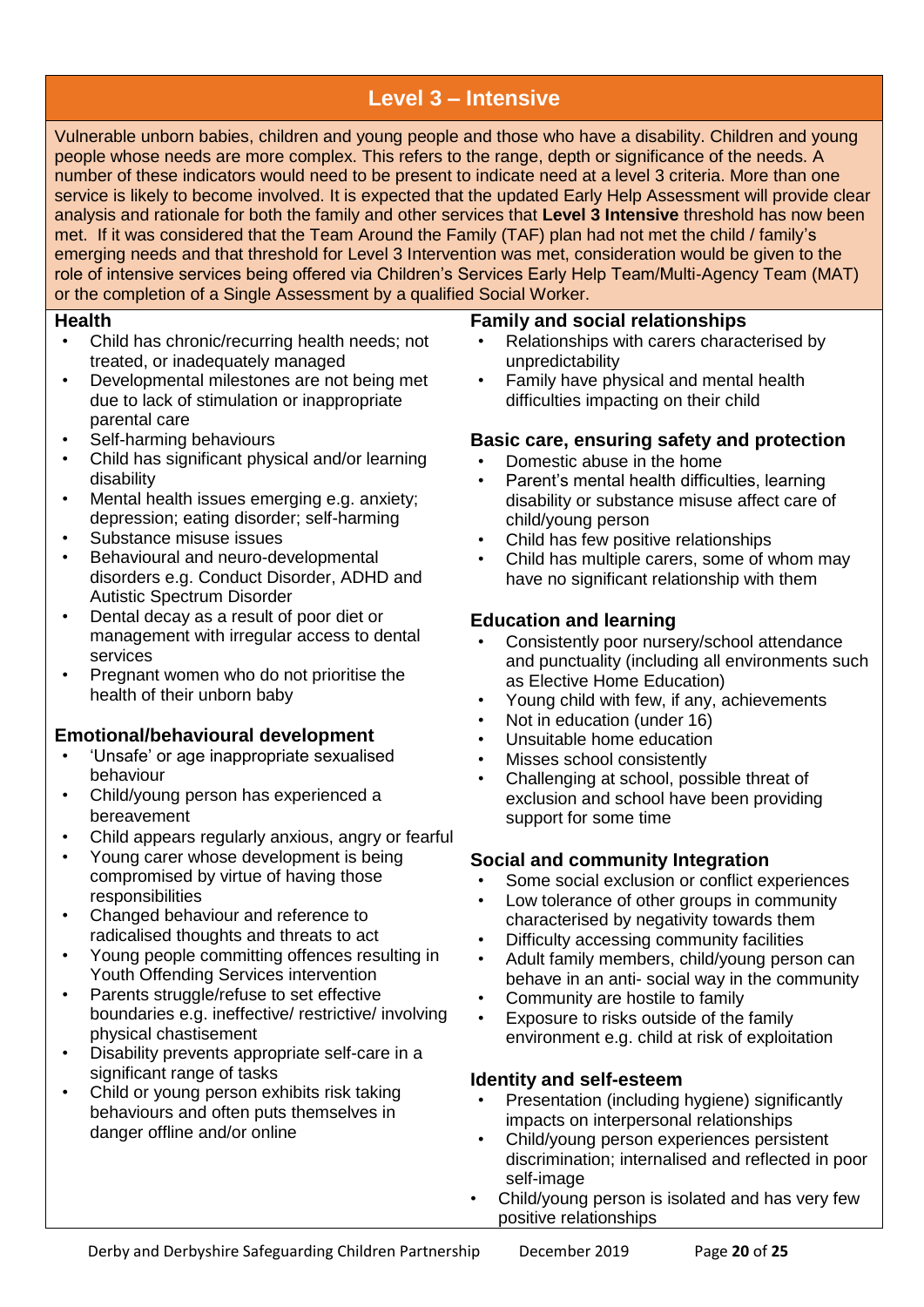#### **Housing, work and income**

- Chronic unemployment that has severely affected parents' own identities
- Family unable to gain employment due to significant lack of basic skills or long-term health issues or substance misuse
- Insecure housing due to debt
- Home environment unfit for unborn baby/child/ young person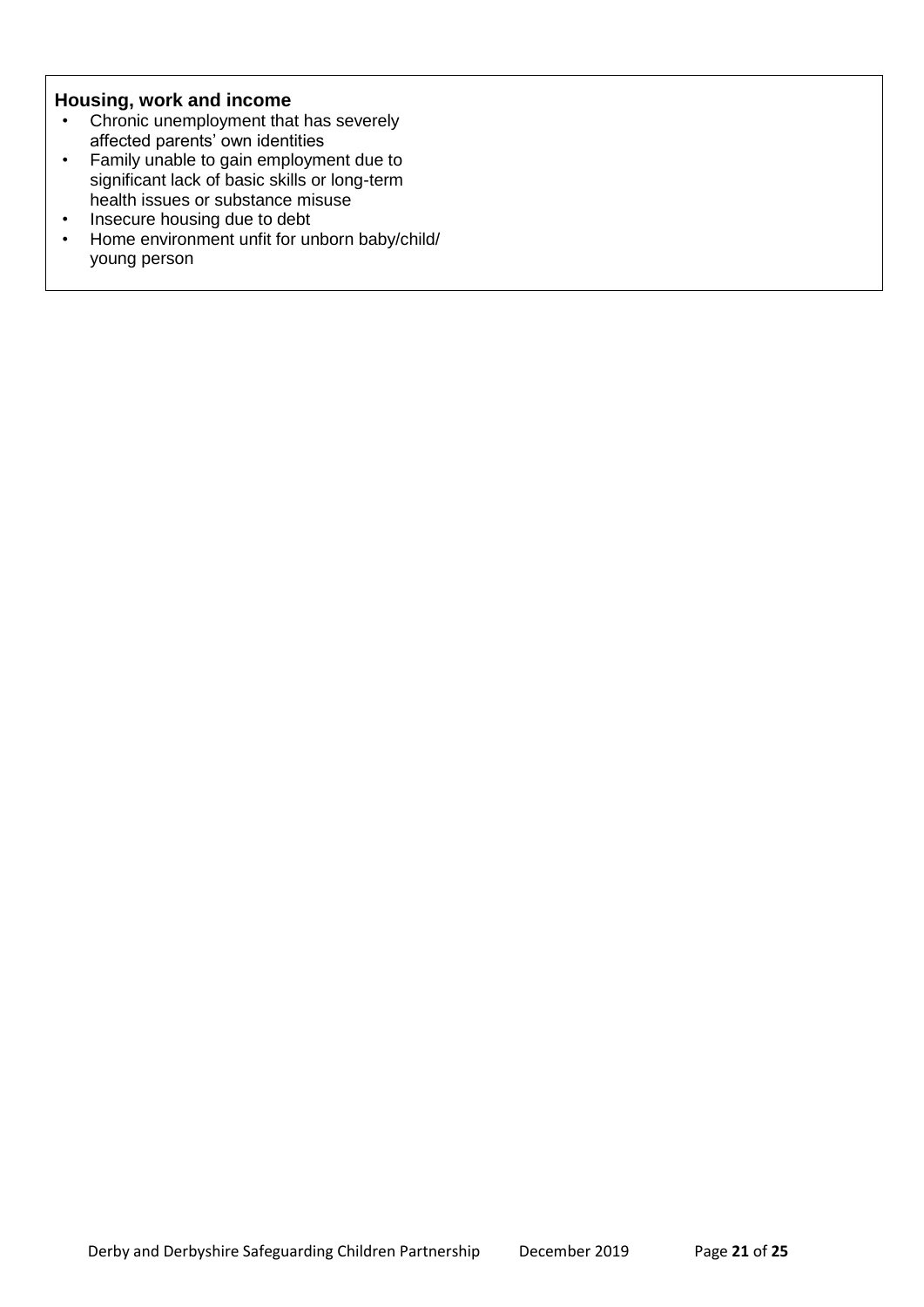# **Level 4 – Specialist**

Unborn babies, babies, children, young people and families whose needs are complex and enduring and cross many domains. More than one service is normally involved, with all professionals involved on a statutory basis with qualified social workers as the professional leads. It is usually local authority Children's Social Care who act as the lead agency.

#### **Health**

- Child/young person has severe/chronic health needs
- Poor nutrition or faltering growth
- Parent/carer failing to facilitate appropriate medical care placing the unborn baby/child at risk of harm or compromising their development
- Significantly obese/ underweight
- Significant dental decay through persistent lack of dental care
- Persistent and high risk parental and or young person's substance misuse
- Concerning/risky sexual activity and/or early teenage pregnancy (under 13 or if the young person is considered vulnerable)
- Child at risk of exploitation (CRE) medium or high risk
- Sexual abuse or risk of sexual abuse
- Evidence of significant harm or neglect
- Non-accidental injury and/or unexplained injuries
- Acute mental health difficulties e.g. severe depression; suicidal ideation or self-harm
- Physical/learning disability requiring intensive support or supervision
- Pregnant women who repeatedly fail to ensure that their baby is not exposed to unnecessary risk in utero
- Suspicion /evidence of Fabricated or Induced Illness (FII)

# **Basic care, ensuring safety and protection**

- Parent/carer's mental health, learning disability or substance misuse that significantly affects care of child
- Parents/carers unable to care for previous children
- Parent/carer is failing to provide adequate care
- Persistence abuse/violence in the home
- Parents/carers involved in violent or serious crime, or crime against children
- Non-compliance of parents/carers with services
- Child/young person at risk of or subject to neglect and/or abuse
- Parents/carers own needs mean they are unable to keep child/young person safe

# **Emotional/Behavioural development**

- Puts self or others in danger e.g. missing from home
- Child/young person has experienced a bereavement
- Concerning/risky sexual activity/age inappropriate sexual behaviours and/or early teenage pregnancy
- Challenging behaviour at school, home or in the community which may put self or others at risk of harm
- Allegations that the child/young person has harmed others
- Serious or persistent offending behaviour
- Severe emotional/behavioural challenges
- Parent's own emotional experiences impacting on their ability to meet child/young person's needs
- Child has no-one to care for him/her
- Ineffective boundaries set by parents/carers
- Multiple carers
- Child 'beyond parental control'

# **Identity and self-esteem**

- Child/young person likely to put self at risk
- Significant parent and or child mental health needs
- Severe disability child/young person relies totally on other people to meet care needs

# **Education and Learning**

- No school placement due to parental neglect
- Child/young person is out of school due to parental neglect
- Permanent exclusion from school/parental non engagement with services
- Child is in unsuitable home education

# **Housing, work and income**

- At risk of homelessness or homeless 16-17 year olds
- Families at risk of homelessness
- Families with no recourse to public funds
- Housing dangerous or seriously threatening to health/well-being of unborn baby/child/ young person
- Extreme poverty/debt impacting on ability to care for unborn baby/child/young person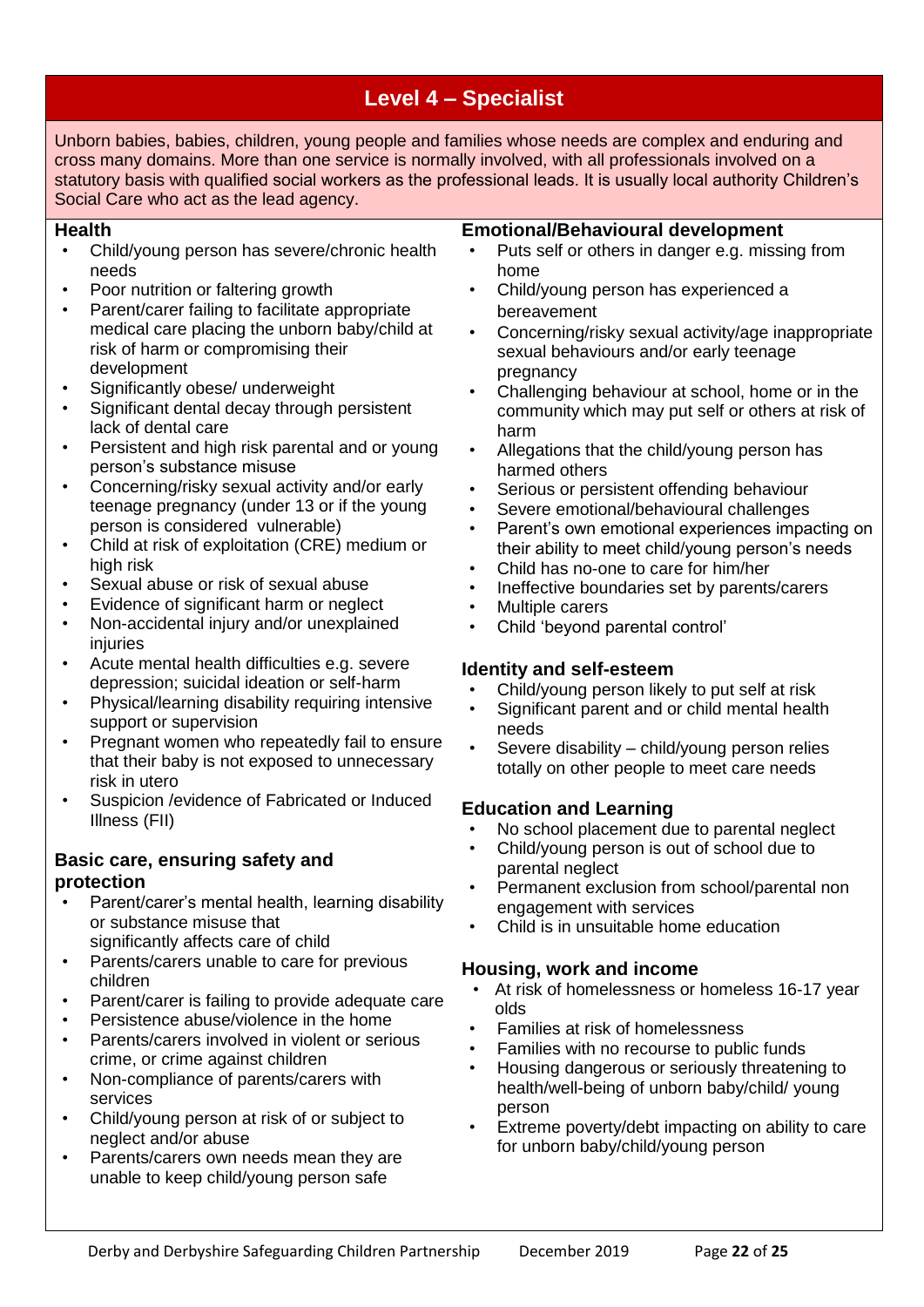#### **Family and social relationships**

- Relationships with family experienced as negative and detrimental to the child/young person's health and/or development
- Rejection by a parent/carer: family no longer want to care for - or have abandoned child/young person
- Family breakdown related to child's behavioural difficulties
- Subject to physical, emotional or sexual abuse or neglect
- Young person is main carer for family member
- Significant parental/carer discord and persistent domestic abuse and discord between family members
- Child/young person in need or where there are child protection concerns
- Individual posing a risk to children in, or known to, household
- Family home used for drug taking, sex working or illegal activities
- Parent's/carers own needs mean that they are unable to keep the child/young person safe or provide adequate care

#### **Social and community Integration**

- Significant social exclusion or conflict experiences
- Difficulty accessing community facilities
- Adult family member's, child/young person can behave in an anti-social way in the community
- Evidence of radicalisation
- Extra familial risk issues, including child at risk of exploitation (CRE) medium or high risk

#### **Specific issues**

- Professional concerns but difficulty accessing child/young person
- Unaccompanied asylum seeker child/young person
- Trafficked child/young person
- Privately fostered child or young person
- Children who pose a risk to other children
- 'Honour' based abuse/violence/forced marriage/ female genital mutilation (FGM)
- Allegations against staff, carers and volunteers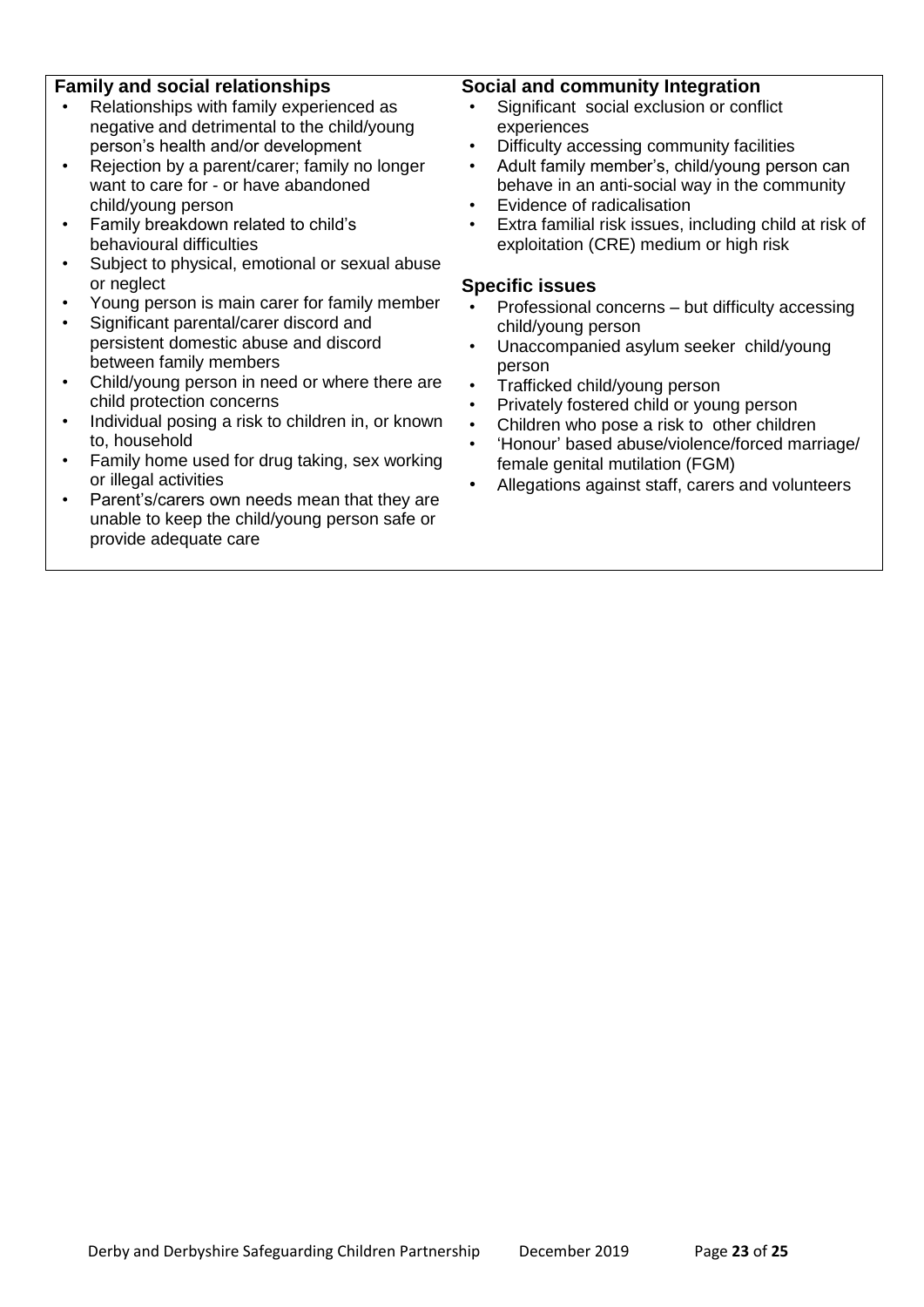# **Appendix 4: Glossary of Key Definitions and Acronyms**

|                                                                                                                        | <b>Acronym</b>           | <b>Definition</b>                                                                                                                                                                                                                                                                                                                                                     |
|------------------------------------------------------------------------------------------------------------------------|--------------------------|-----------------------------------------------------------------------------------------------------------------------------------------------------------------------------------------------------------------------------------------------------------------------------------------------------------------------------------------------------------------------|
| Derby and<br><b>Derbyshire</b><br><b>Safeguarding</b><br>Children's<br><b>Partnership</b><br><b>Early Intervention</b> | <b>DDSCP</b><br>EI       | Partnerships established under Working Together 2018 to<br>replace LSCBs. The Partnership is comprised of key senior<br>officers from the Police, Local Authority and Clinical<br>Commissioning Group (CCG) who work collaboratively to<br>strengthen the child protection and safeguarding system.<br>A principle of service delivery in health and social care that |
|                                                                                                                        |                          | emphasises the importance of intervening in families positively<br>at an early point to provide appropriate support, promote<br>health and well-being and prevent deterioration in<br>circumstances.                                                                                                                                                                  |
| <b>Multi-agency</b><br>working                                                                                         | <b>MA</b>                | Work across organisations to deliver services to people<br>with multiple needs. Multi-agency working is about providing a<br>seamless response to individuals with multiple and complex<br>needs.                                                                                                                                                                     |
| <b>Contextual</b><br><b>Safeguarding</b>                                                                               | $\mathsf{CS}\phantom{0}$ | Contextual Safeguarding is an approach to understanding,<br>and responding to, young people's experiences of significant<br>harm beyond their families. This approach expands the<br>objectives of child protection systems in recognition that<br>young people are vulnerable to abuse in a range of social<br>contexts.                                             |
| Intra-<br>familial abuse                                                                                               | <b>IFA</b>               | Intra-familial child sexual abuse refers to child<br>sexual abuse (CSA) that occurs within a family environment.<br>Perpetrators may or may not be related to the child.                                                                                                                                                                                              |
| <b>Extra-familial</b><br>abuse                                                                                         | <b>EFA</b>               | Sexual abuse by anyone other than a relative; abuse from<br>outside the family and family control                                                                                                                                                                                                                                                                     |
| <b>Early Help</b><br><b>Assessment</b>                                                                                 | <b>EHA</b>               | An early assessment and planning tool to facilitate<br>coordinated multi-agency support. It enables professionals to<br>efficiently identify the emerging needs of children and young<br>people at risk of poor outcomes reducing duplication of<br>assessment and improving involvement between agencies.                                                            |
| <b>Team Around the</b><br><b>Family</b>                                                                                | <b>TAF</b>               | A group of multi-agency professionals who are working with<br>a family to provide help and support for specific needs.                                                                                                                                                                                                                                                |
| <b>Solution Focused</b><br>Approach                                                                                    |                          | Solution-focused approaches places focus on a person's<br>present and future circumstances and their goals rather than<br>past experiences.                                                                                                                                                                                                                           |
| <b>Children's Social</b><br>Care                                                                                       | <b>CSC</b>               | Services provided to children by Local Authorities.                                                                                                                                                                                                                                                                                                                   |
| <b>Looked After</b><br><b>Children</b>                                                                                 | <b>LAC</b>               | Children cared for by the local authority. They may live with<br>foster carers, other family members or in residential care.                                                                                                                                                                                                                                          |
| <b>Multi Agency</b><br><b>Public Protection</b><br><b>Arrangements</b>                                                 | <b>MAPPA</b>             | Arrangements to ensure the successful management of<br>violent and sexual offenders.                                                                                                                                                                                                                                                                                  |
| <b>Multi Agency Risk</b><br><b>Assessment</b><br><b>Conferences</b>                                                    | <b>MARAC</b>             | Multi-agency processes which focus on the victims of<br>domestic violence where there is a high or very high risk. They<br>aim to provide a co-coordinated response to support the victim<br>and to link into relevant groups                                                                                                                                         |
| <b>Child and</b><br><b>Adolescent Mental</b>                                                                           | <b>CAMHS</b>             | NHS Services that work with children and young people who<br>have difficulties with their emotional or behavioural wellbeing.                                                                                                                                                                                                                                         |